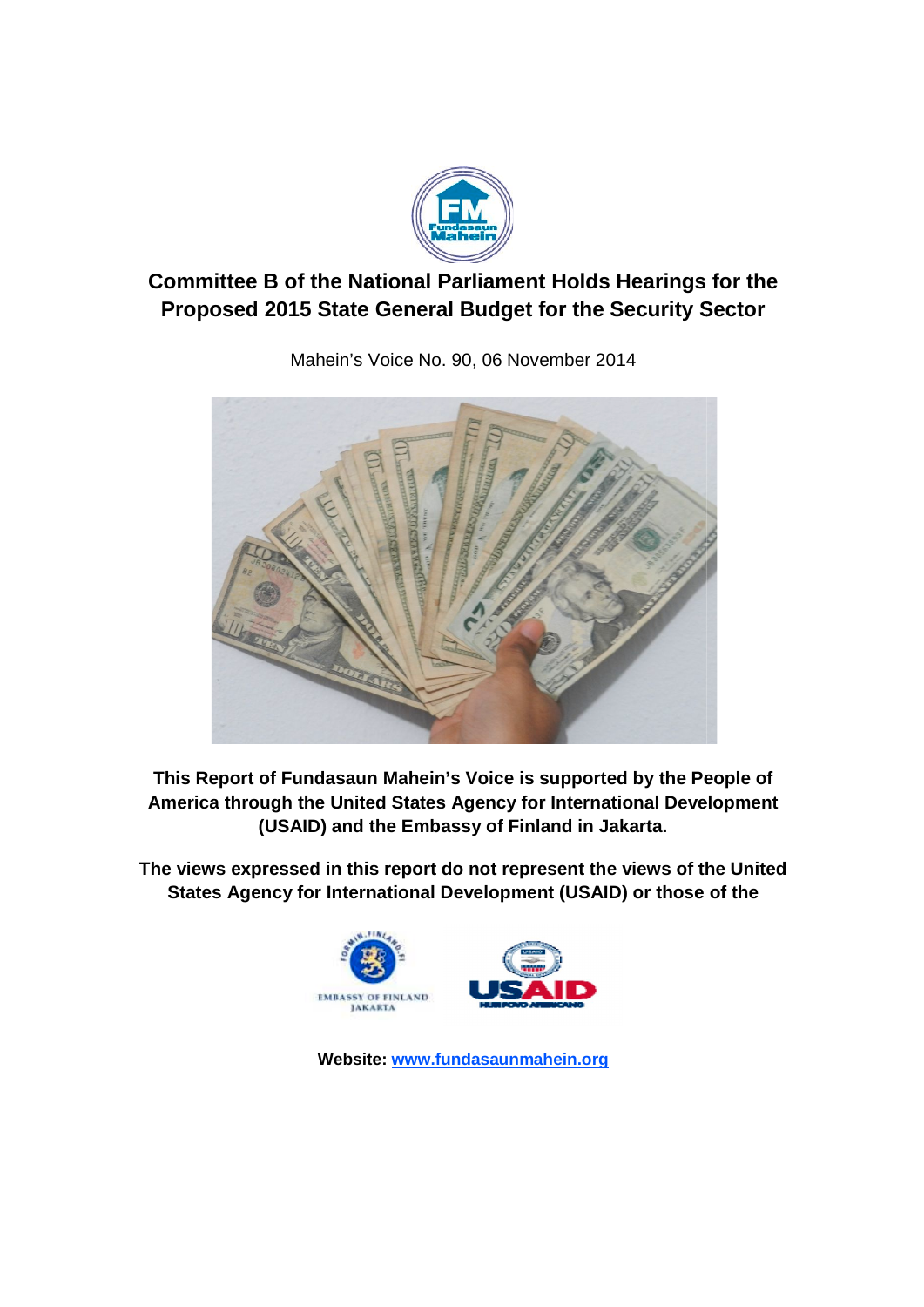

## **Contents**

| <b>Contents</b>                                        | 2  |
|--------------------------------------------------------|----|
| <b>Introduction</b>                                    | 3  |
| <b>Methodology</b>                                     | 3  |
| The SGB for the Ministry of Defense and Security (MDS) | 4  |
| 1. Defense and FALINTIL-FDTL                           | 5  |
| 2. Internal Security and PNTL                          | 7  |
| <b>National Inteligence Service</b>                    | 16 |
| <b>Recommendations</b>                                 | 18 |
| <b>Bibliography</b>                                    | 19 |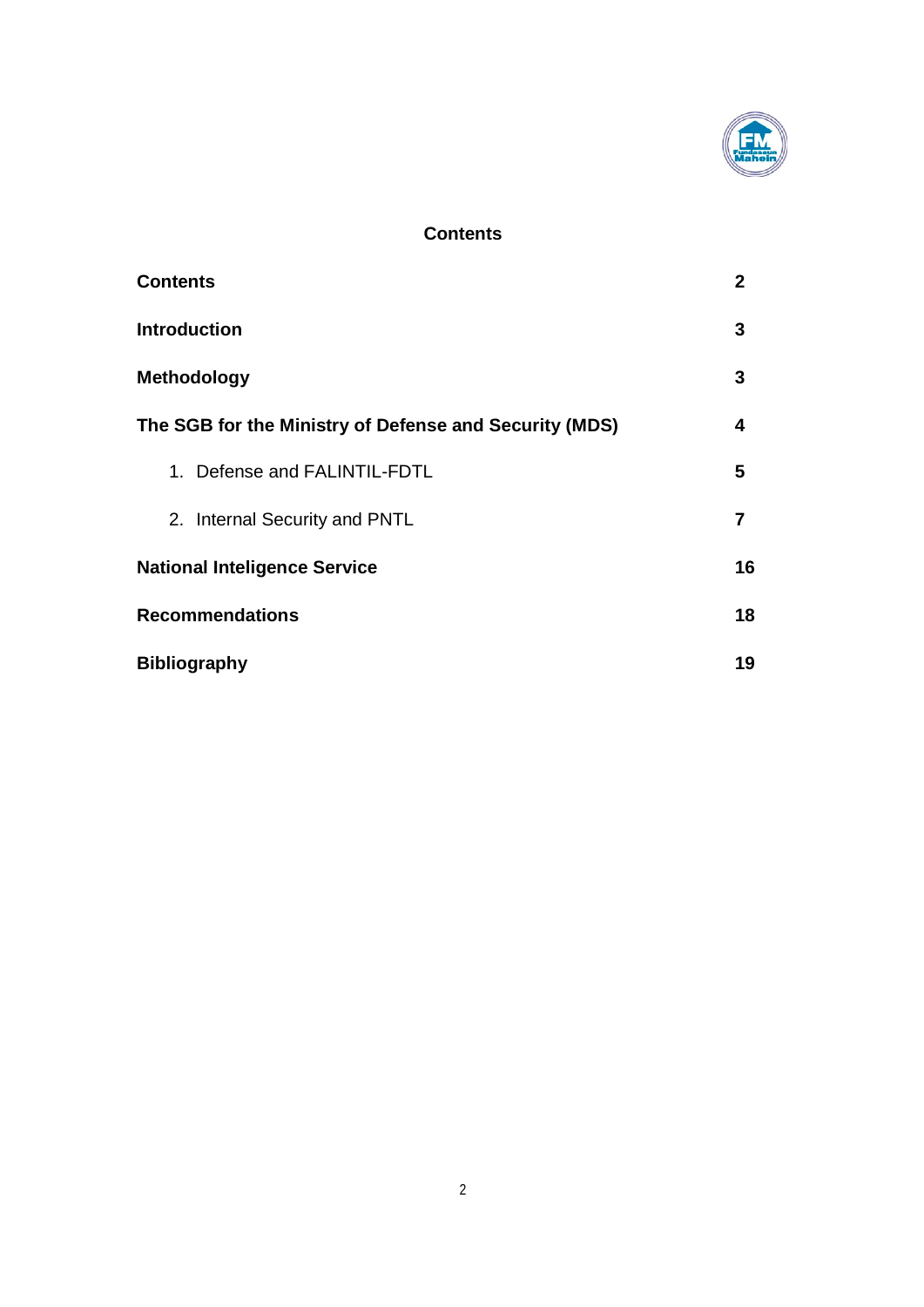

#### **Introduction**

The government presented the proposed of the 2015 State General Budget (SGB) to the National Parliament (NP) on October 2014, and this draft of the budget is currently being heard by the many parliamentary committees. The security-related aspects of this budget proposal were heard before Parliamentary Committee B from November 10-14, 2014.<sup>1</sup>

Committee B has urged Fundasaun Mahein (FM) to analyze Law No. 16/III ( $3<sup>a</sup>$ ) of the proposed 2015 SGB and to offer its opinions regarding the proposed budget.<sup>2</sup> As such, this report serves as FM's hearing of the proposed measures.

This report will focus primarily on budget allocations for security institutions, such as the Ministry of Defense and Security (MDS), the National Defense Institute (NDI), FALINTIL-Defence Force of Timor-Leste, the National Police of Timor Leste (PNTL), the National Inteligence Service (NIS) and Committee B of National Parliament.

In the following commentary, FM will analyze the annual action plan and the proposed allocations for security essentials. The current shortage of these basic materials and equipment has become a national concern, for citizens and government officials alike. In order to promote the capacity of the security institution, the keys areas of legislation, infrastructure, equipment, and operations must be prioritized in 2015.

### **Methodology**

This commentary of the proposed 2015 SGB focuses on the security-related elements. In particular, the report will discuss the annual action plan and the allocations proposed for the MDS, Committee B, and the NIS. FM's monitoring for this report focused on the development of the various security institutions.

 $1$  The National Parliament Committee B – Foreign Affairs, Defense and National Security. Calendar of the debating session for the proposed State General Budget for 2015.

 $2$  Invitation from the National Parliament, urging Fundasaun Mahein to hear the proposed 2015 SGB, as it pertains to the security sector of Timor-Leste. This invitation was issued on 27 October 2014.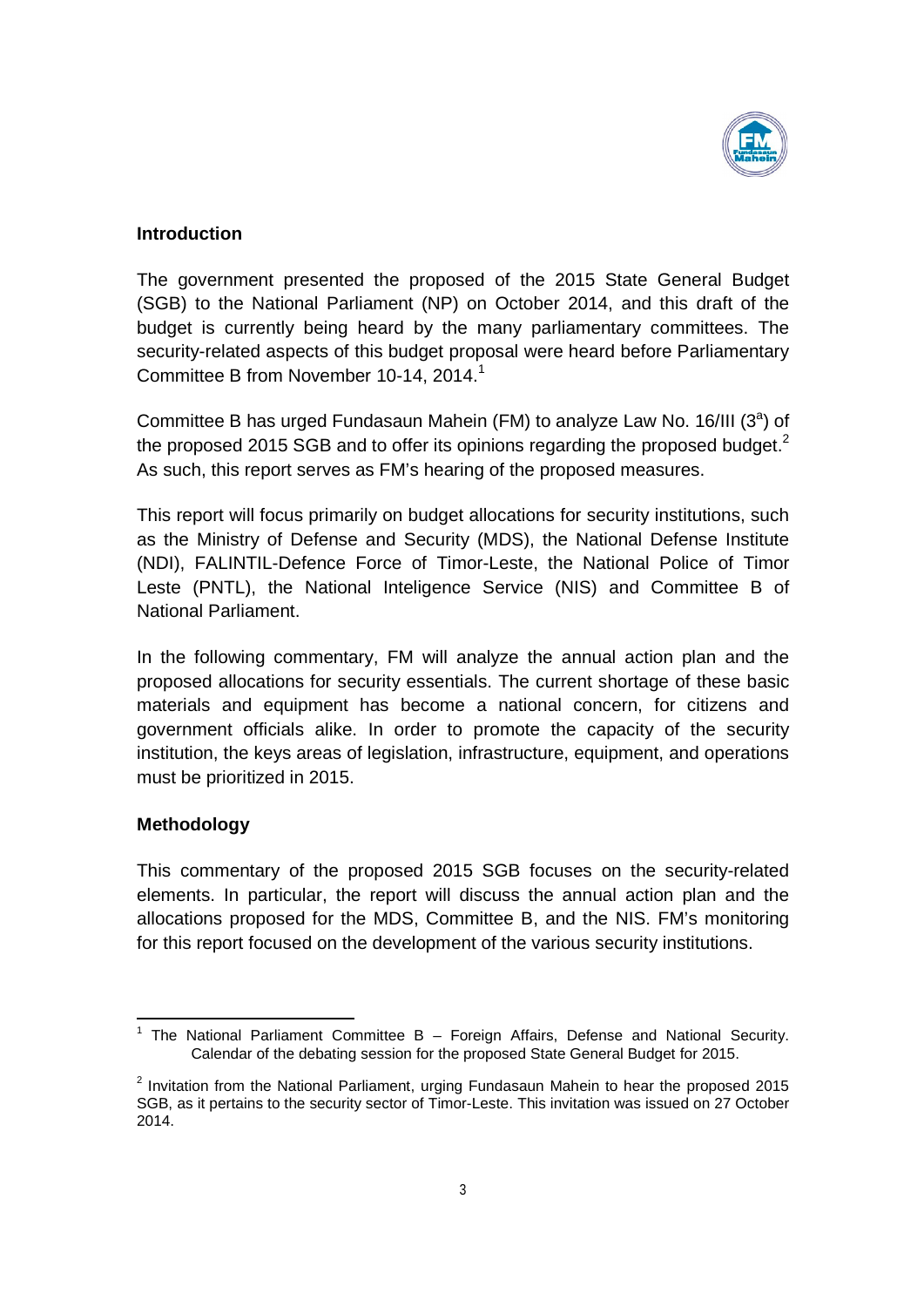

To prepare for this report, FM conducted a Security Sector Discussion (SSD), during which FM researchers discussed issues of defense and security, such as during which FM researchers discussed issues of defense and security, such as<br>border security, maritime security, migratory control, community safety, and intelligence.

Therefore, this report will focus on these aforementioned essential areas, as FM has classified them as 'weak' elements of Timor-Leste's internal and external security policy.

## **The SGB for the Ministry of Defense and Security (MDS) Security**

Of the proposed US\$1.5 billion SGB, US\$71.348million has been allocated to the has classified them as 'weak' elements of Timor-Leste's internal and external<br>security policy.<br>The SGB for the Ministry of Defense and Security (MDS)<br>Of the proposed US\$1.5 billion SGB, US\$71.348million has been allocated and funding for development partners. The proposed MDS budget, separated by expense category, can be found below.



## **The 2015 MDS Budget, by Category (\$'000)**

**Source:** Paper 4A of the proposed 2015 SGB

In addition, the departmental budgets have been calculated. The allocations for In addition, the departmental budgets have been calculated. The allocations for<br>the cabinet of MDS, the Secretary of State for Defense (SSD), FALINTIL-F-FDTL, IDN, the Secretary of State for Security (SSS), and the PNTL are as follows: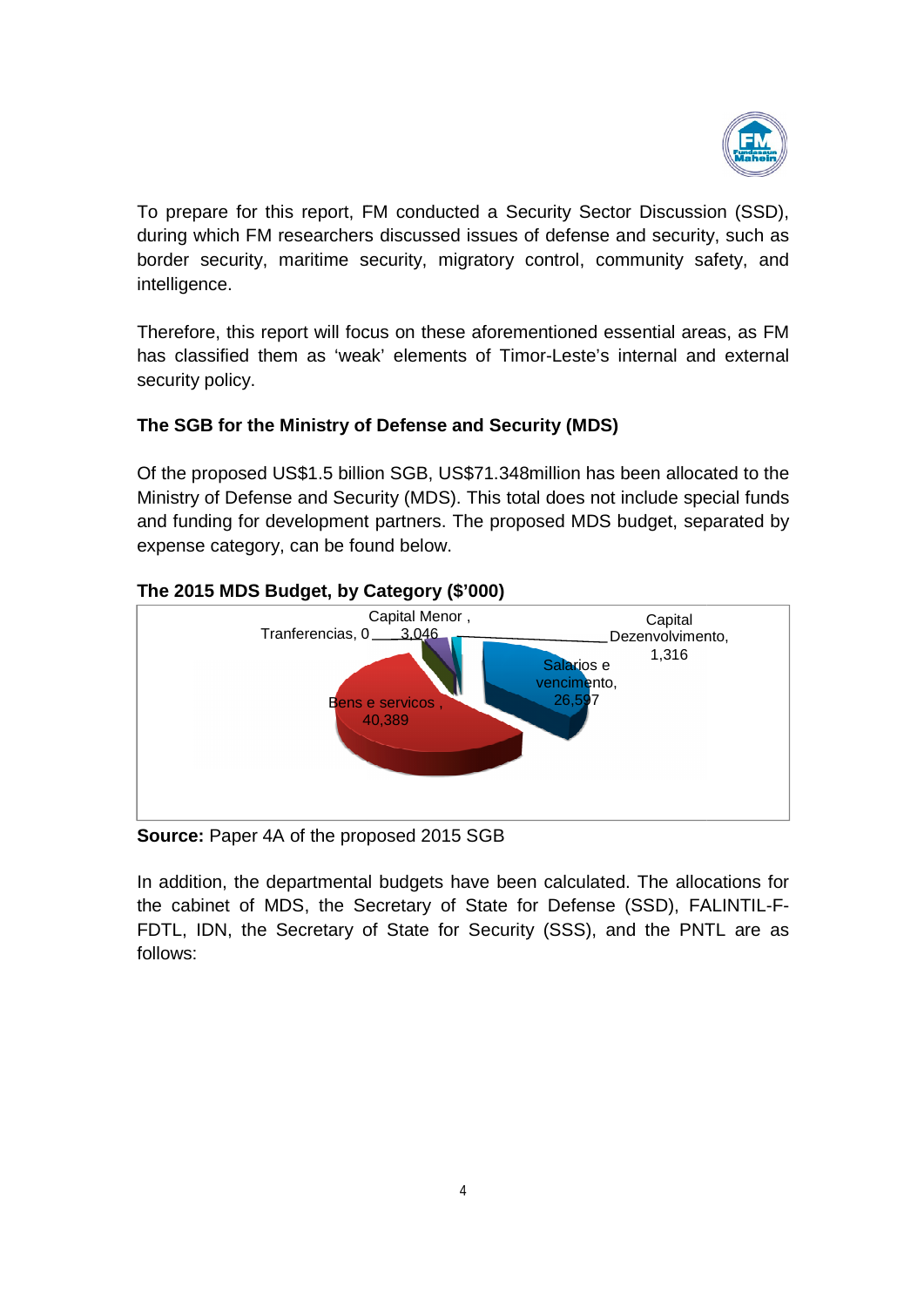



## **Allocation Graphic for Institutions nstitutions of the MDS (\$'000)**

As mentioned above, this report will specifically discuss the essential areas of security, such as border security, maritime security, migratory control and the community safety. FM believes that these essential areas currently lack human resources, facilities, and equipment. There is also limited cooperation and coordination between related institutions. These gaps will leave Timor-Leste vulnerable to illegal activity, drug trafficking, weapons trafficking, human trafficking, falsification of official documents, and even global terrorist threats, which are currently evident in the region. trafficking, falsification of official documents, and even global terrorist threats,<br>which are currently evident in the region.<br>1. Defense and FALINTIL-FDTL<br>In 2015, the Defense and F-FDTL areas will create regulations and

### **1. Defense and FALINTIL-FDTL FDTL**

for the Maritime Authority System of Timor-Leste and general defense defense area. $3$  FM has recommended in previous reports that the relavant authorities area.<sup>3</sup> FM has recommended in previous reports that the relavant authorities<br>create a maritime authority system that coordinates the efforts of the Naval Component, FALINTIL-F-FDTL, MPU, Department of Taxes, Quarantine, Port Authority, and the National Directorate of Fisheries. This coordination should occur at a Center of National Maritime Security, whose responsibilities would include drafting legislation and initiatives for the maritime authority system Component, FALINTIL-F-FDTL, MPU, Department of Taxes, Quarantin<br>Authority, and the National Directorate of Fisheries. This coordination<br>occur at a Center of National Maritime Security, whose responsibilities<br>include drafti

include drafting legislation and initiatives for the maritime authority system.<br>FM's monitoring has noted that coordination is not demanded or prioritized by FM's monitoring has noted that coordination is not demanded or prioritized by<br>any authority's official responsibilities. Coordination only occurs between informal contacts in the event of an accident or incident at sea.

**Source:** Paper 4A of the proposed 2015 SGB

THE 2015 SUPERDIEL PROTECT CONTROLLER THE 2015 SCB. Annual Plan Action for FALINTIL-FDTL. Page 129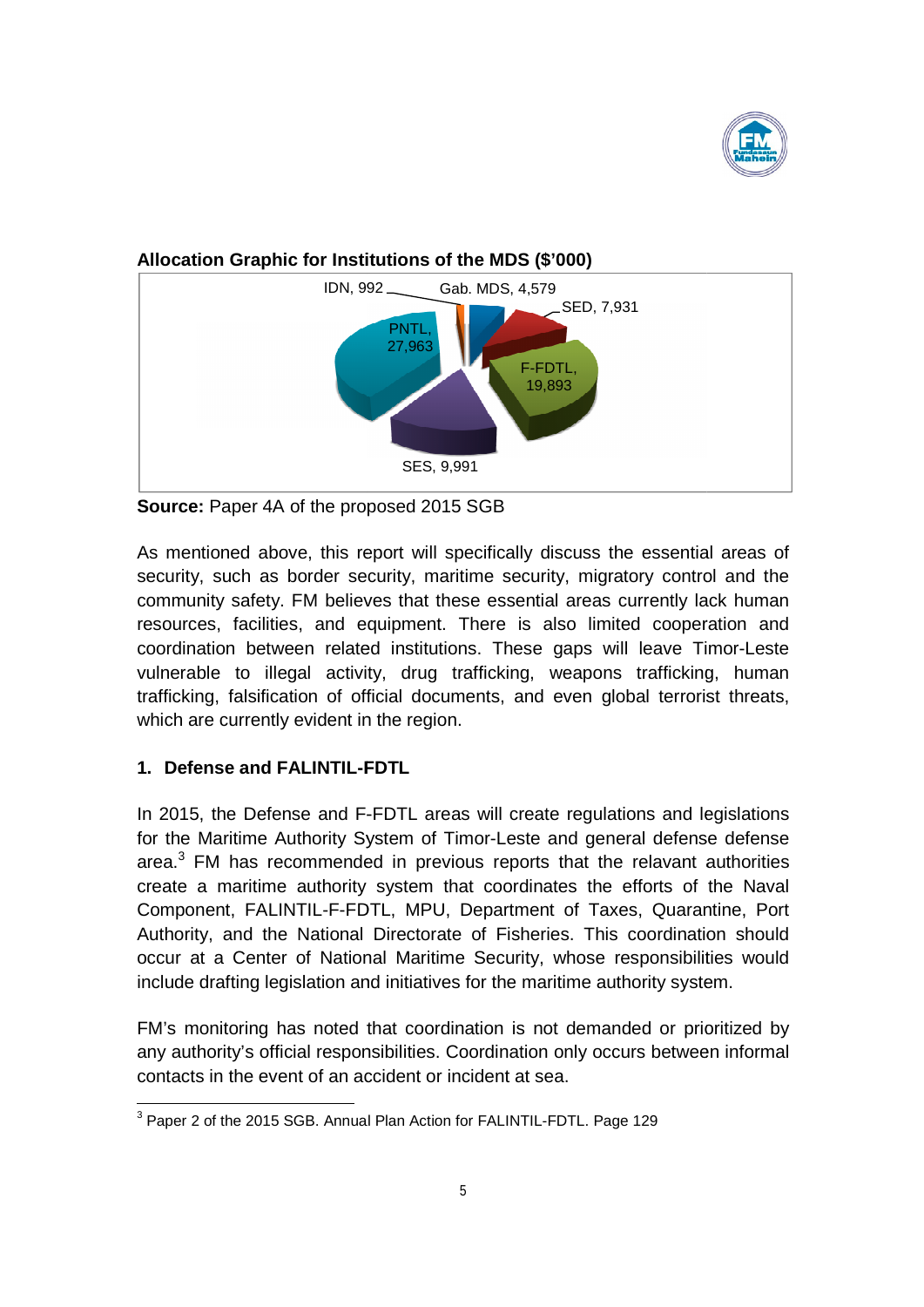

Superior officers of the F-FDTL and the PNTL have also expressed concern regarding the poor inter-agency coordination. Brigadier General Filomeno Paiaxão said that a functional system of coordination has not yet been established. This will present consequences to the control systems of the F-FDTL, PNTL, taxes, ministry of transport, and communication at the borders. This control system operates fully on the northern coast but not on the southern coast.

Meanwhile, the Commander of the Maritime Police Unit (MPU), Lino Saldanha, expressed his approval of the Maritime Authority System, because it places more priority on integrated service. The General Director of the Maritime Authority has been granted the political clearance to draft and pass institutional legislation for maritime authorities.

This maritime authority system will combine relevant institutions to create a unit focused on maritime control, port inspection, import/export procedures, and the operation of both small and large naval vessels within the exclusive economic zone of Timor-Leste. The maritime authority deals with the sovereignty of Timor-Leste. State control systems for land have been established, but Timor-Leste's borders at sea and in the air have not yet been clearly monitored. Therefore, the state should create this monitoring through a collaborative system such as the Maritime Authority System. The F-FDTL, PNTL, Department of Taxes, Ministry of Transport, and Ministry of Communitcation currently devote attention to northern coast, but such oversight is still lacking along the southern coast.<sup>4</sup>

The defense sector will support many activities, such as developing the relations between institutions involved in border security, a task that involves establishing internal cooperation between FALINTIL-F-FDTL and PNTL.<sup>5</sup> The activity plan that has been set out for the year 2015 places particular emphasis on border management. FM suggests that the relevant authorities perform a joint evaluation of evolving threats to border security, so that personnel at the borders can design an integrated, co-departmental plan of response.

<sup>4</sup> SSD-F-FDTL PRESENTS THE PATTERN OF THE MARITIME AUTHORITY, 2020. Available at: http://jornal.suara-timor-lorosae.com/sed-f-fdtl-aprezenta-modelu-autoridade-maritima-2020/. Accessed on 05 November 2014

<sup>5</sup> Paper 2 of the 2015 SGB. Annual Plan of Action for FALINTIL-FDTL. Page 135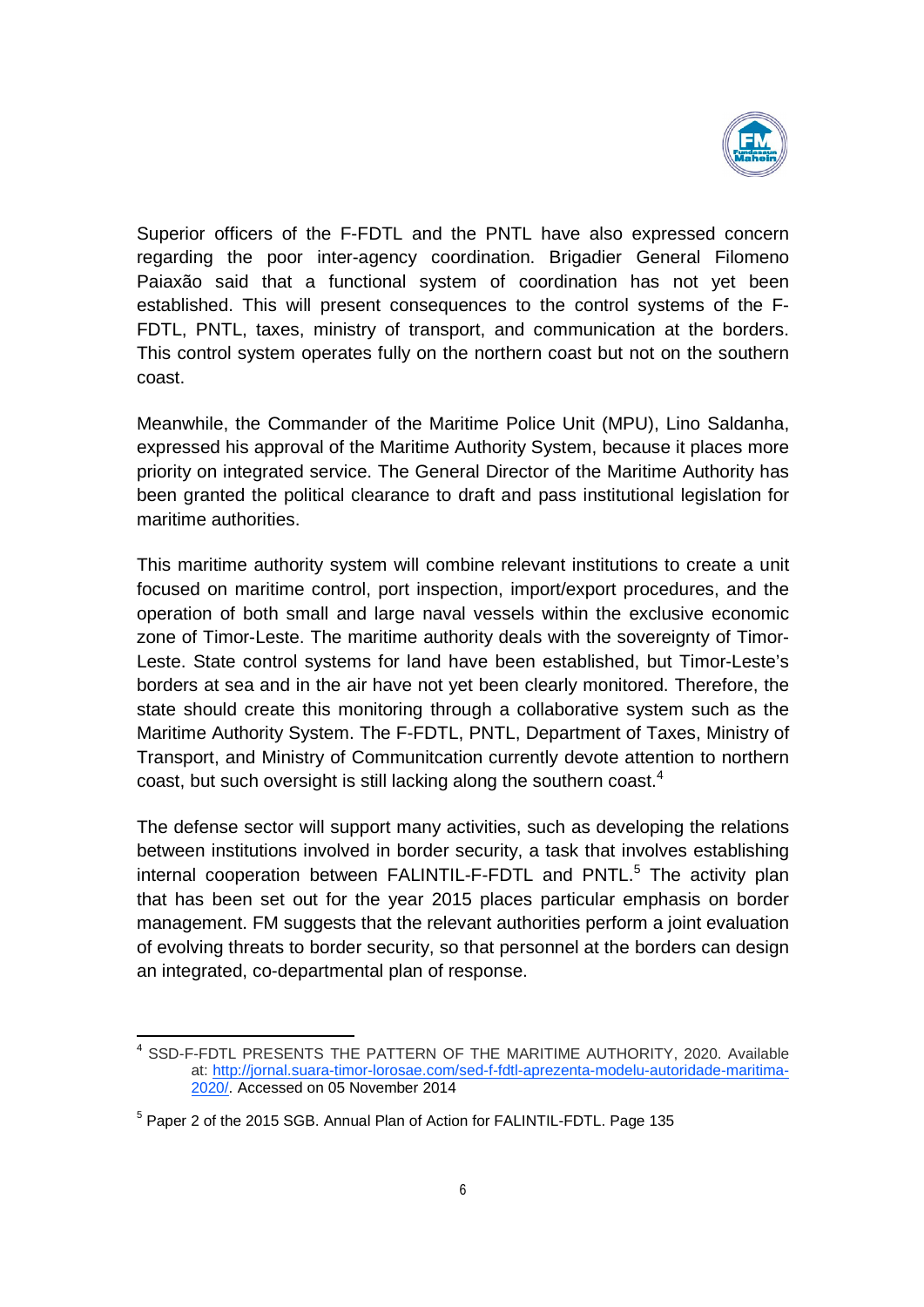

However, current human resource limitations at the integrated posts along the border will challenge the efficacy of these institutions. Members of the BPU are concerned about the lack of human resources, particularly at the border territory. Without these resources, they are not able to patrol these areas. As a result of these known limitations, foreigners have smuggled illegal goods and even people over these vulnerable borders. In light of these activities, as well as those associated with border pass violations, FM recommends the fortification of resources and greater cooperation at these integrated border posts.

In commendting on the cooperation between the F-FDTL and the PNTL in maritime security operations,<sup>6</sup> FM noted that this cooperation was going well so far, but these efforts suffer from a lack of support facilities. Therefore, FM recommends that the SSD and SSS establish infrastructure for the naval component of the F-FDTL and the Maritime Police Unit of PNTL in South and West coasts. Illegal fishing activities continue to steal fish from the sea, despite Timor-Leste's stated prioritization of maritime regulation and security.

Ideally, there would be a fortification of infrastructure and equipment, such as maintenance for naval vessels and units of the F-FDTL (7 navies and 2 LAR).<sup>7</sup> FM has alerted the dire need for this. However, Timor-Leste does not have the necessary equipment for such maintenance. The proposed 2015 SGB, fortunately, has included a revised rubric for the maintenance of F-FDTL naval units. FM has discovered that many of these ships do not yet operate, because they have not yet received the appropriate maintenance.

Another issue relates to the service of the National Defense Institute (NDI), whose mission is to develop national defense strategy through research, scientific investigation, and discourse relating to national defense and security. This institute also discusses training and curriculum for the army and other security personnel.<sup>8</sup>

FM recommends that the NDI publish the findings of its research and scientific investigations, in order to provide strategic recommendations for state decisionmakers. It has become clear that regional and global security developments will have implications for national stability, and these must be taken into account.

<sup>&</sup>lt;sup>6</sup> Paper 2 of the 2015 SGB. Annual Plan of Action for FALINTIL-FDTL. Page 135

 $7$  Paper 2 of the 2015 SGB. Annual Plan of Action for FALINTIL-FDTL. Page 136

<sup>&</sup>lt;sup>8</sup> Paper 2, of 2015 SGB. Annual Action Plan for the National Defense Institute (NDI). Page 139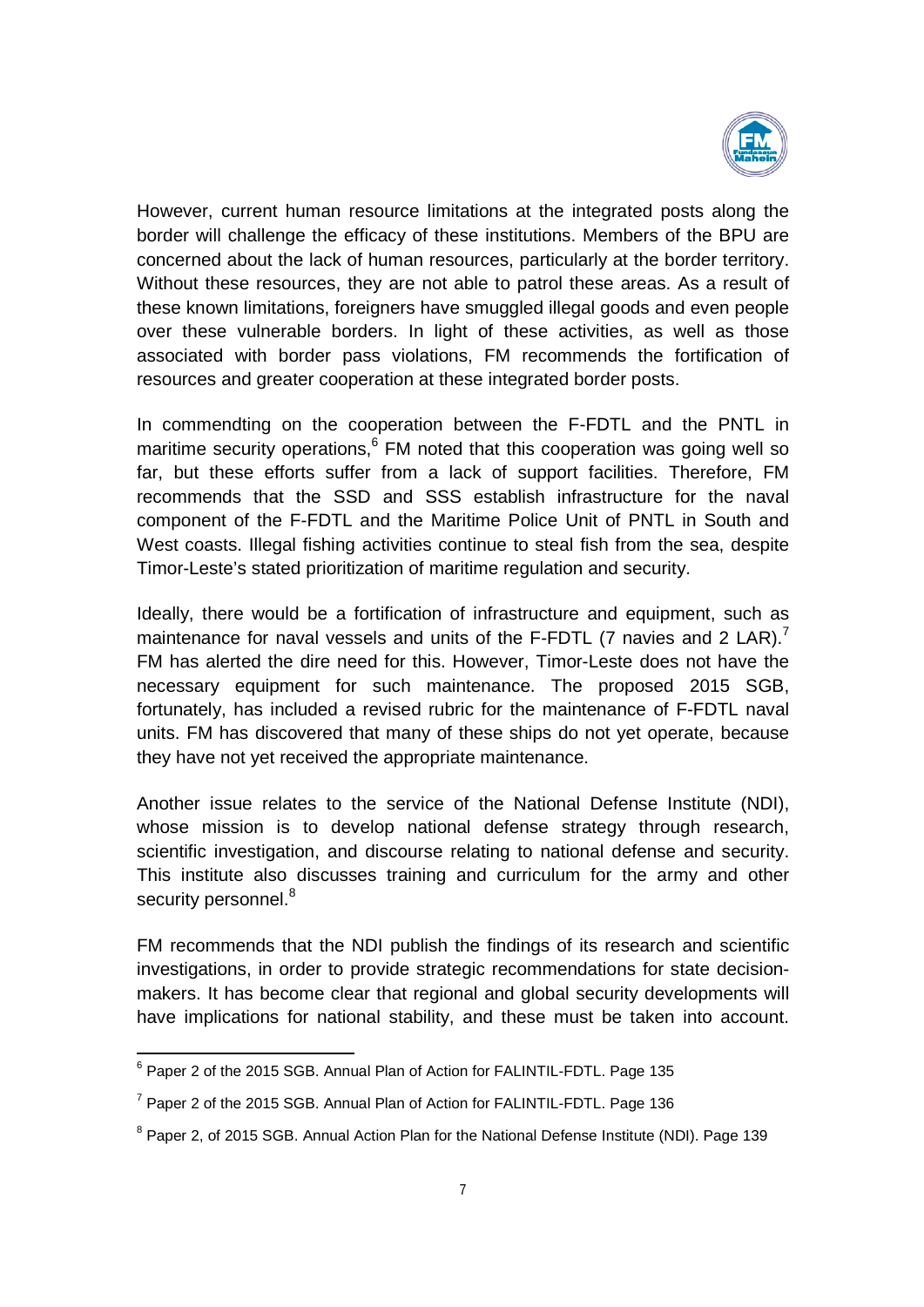

According to FM's monitoring, the NDI has been operating for four years but has not yet produced a single report or scientific investigation relating to national defense and security matters. From the NDI portal, FM learned that the core activities of the NDI so far have been trips abroad, training sessions, seminars, and discussions.<sup>9</sup>

### **2. Internal Security and PNTL**

a. Migration Control

In 2015, the migratory control system will develop the capacity of Migration Services and will effectively implement the strategies of the Migration Services in border posts, territorial delegation, permanent services, and administrative processes relating to the circulation of people and goods across the borders at land, sea, and air. FM has discovered that the current control system is still insufficient in all of the territories of Timor-Leste. In fact, Migration Services has not yet calculated the number of foreign people residing in Timor-Leste as well as those here for temporary activities. The Migration Services Department has not yet established a data base to categorize these foreign residents by nationality, length of stay, purpose of stay, etc.

In 2013, a national media report stated that Migration Services captured some foreign people who were staying illegally in Timor-Leste and used tourist visas while working. In total, the apprehended suspects numbered around 790. From this number, Migration Services has deported 217. Many of the remaining detainees are fulfilling state-sanctioned labor to repay debts, and 393 undergo processing for working visas. More than 600 of these visa violators are from Indonesia, 74 from China, 8 from the Philippines, one or two from Singapore, 35 from Myanmar, 35 from Vietnam, and 2 from Sri Lanka. These people have been deported back voluntarily.<sup>10</sup> Unfortunately, Timor-Leste does not have sufficient budget for deporting. FM believes that this presents a big challenge to Timor-Leste's migratory control, and people may continue violating legal migration procedures.

<sup>&</sup>lt;sup>9</sup> Website of the National Defense Institute (NDI): www.idn.tl

<sup>&</sup>lt;sup>10</sup> Violating Visas: Immigration Services captures 790 foreign people. Available at: http://suaratimor-lorosae.com/viola-vistu-imigrasaun-kaer-ema-rai-liur-790/. Accessed on 05 November 2014.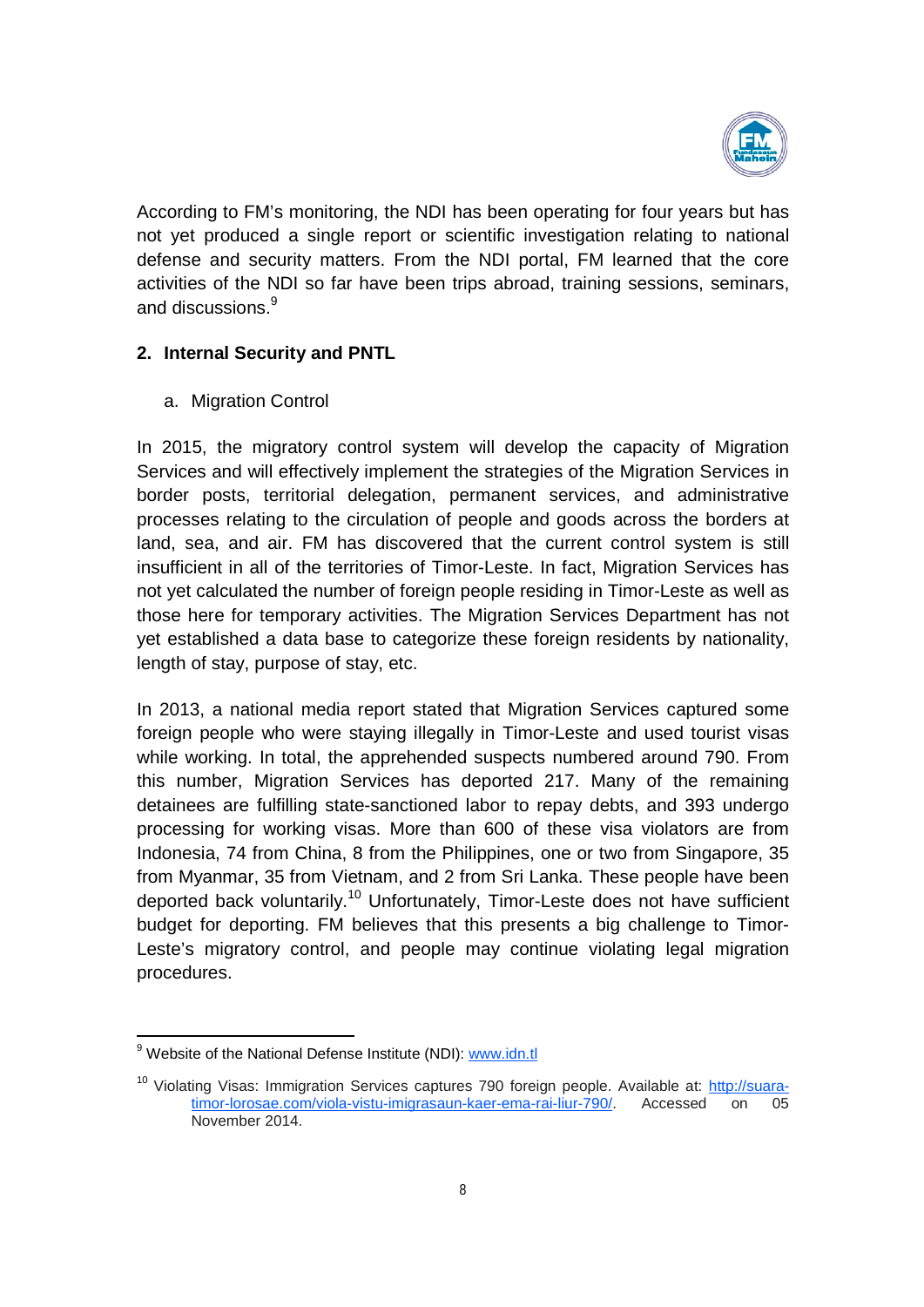

In mid-2014, all media outlets reported that Migration Services had captured those foreign people using working visas as well as tourists. Collaborating with SEFPOPE, the immigration police launched a task force in Lautem, Viqueque, Baucau and Manatuto. Through cooperation they captured 63 foreigners from China, the Philippines, Indonesia, Portugal, and Vietnam. These detainees have processed been processed according to immigration law, and some others were processed administratively. As civil repayment, these people have since created construction companies that provide services to the government and community.<sup>11</sup>

This department will keep controlling and monitoring foreign people in all national territories,<sup>12</sup> and it will continue to control and prevent border crimes, such as human trafficking and falsification of documents. This department will also supervise the visa usage of foreign people in this nation. FM has discovered a troubling reality: falsified documents are increasingly circulated, and many are used by foreigners in this country.

On 26 September 2014, security authorities of Timor-Leste captured Timorese and foreign individuals in Dili in possession of equipment used in the production of false documents, such as computer and other machines. These groups have counterfeited official state documents since 2002, and the profit of these activities has ranged from US\$100.00 to 500.00 per day. The falsified documents include baptism certificates, RDTL certificates, driver's licenses, vehicle registrations (STNK), vehicle inspection documents, school diplomas, electoral cards, and other official documents.

These false documents have been of state concern since the general election of 2007, in which these electoral cards were used by at least 600 foreigners. In another incident, a Korean man used a Timor-Leste passport. This man was captured by the Indonesian security authorities upon arrival in Indonesia with a false passport. Another similar case involved an Indonesian citizen ('ARD') who

<sup>&</sup>lt;sup>11</sup> The Immigration Police has Captured 63 Foreigners who have violated visa terms. Available at: http://noticias.sapo.tl/tetum/info/artigo/1413487.html. Accessed on 05 November 2014

 $12$  Paper 2 of OJE 2015. Annual Action Plan for the Secretary of State for Security. Page 147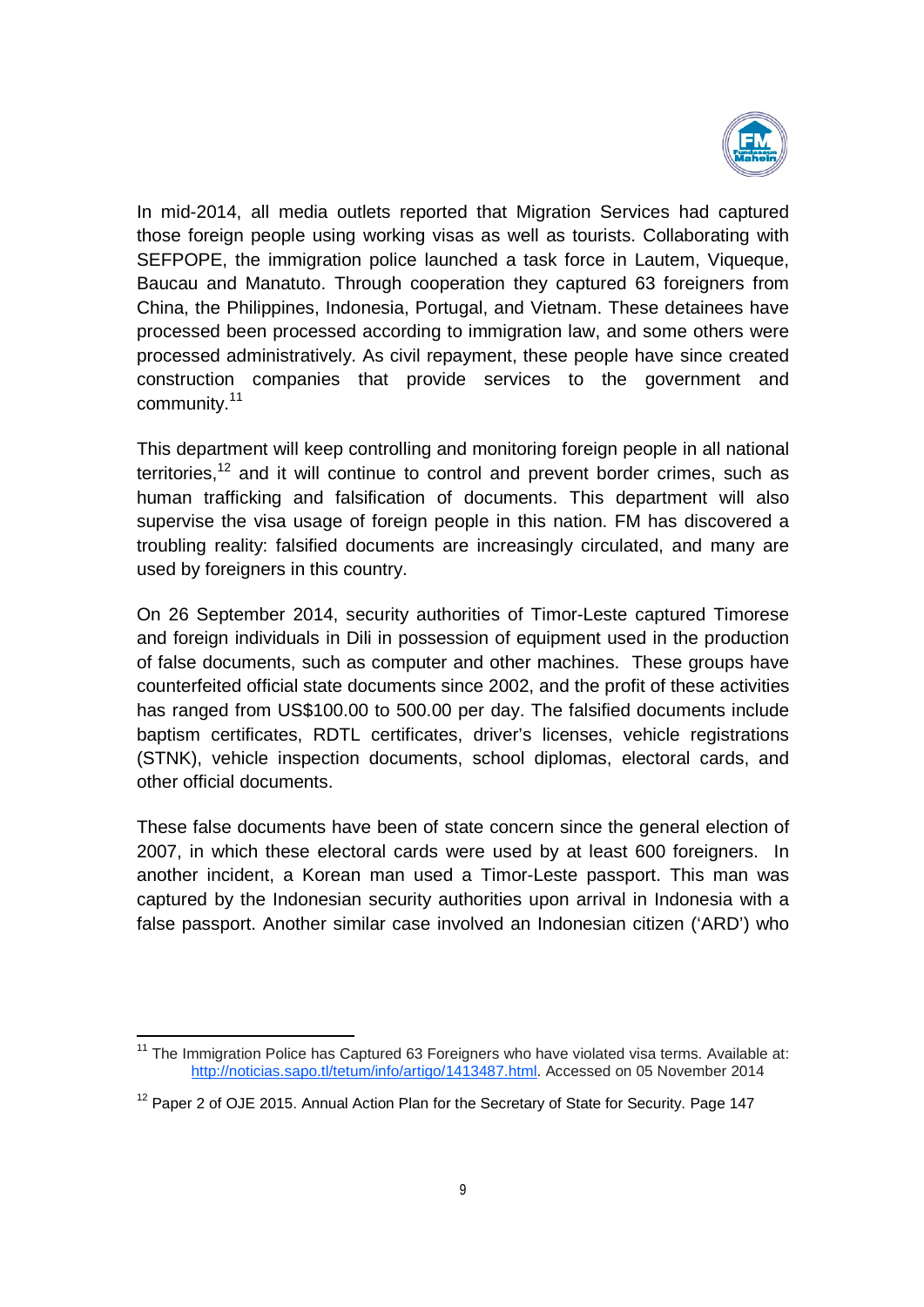

falsified his identity in order to obtain a passport, an electoral card, and an RDTL certificate from Motael village, under the initials 'RMS.'<sup>13</sup>

b. Criminal Investigation

The criminal investigation sector will develop technical and professional capacity of PNTL members through internal training in specific areas, such as basic and advanced investigation training for addressing issues of drugs, organized crime, money laundering, and human trafficking.<sup>14</sup> For external training, this sector will provide scholarships for 10 personnel to obtain specialties in forensics, criminology, pathology, and psychology areas. With these professional skills, the chosen personnel will manage the police service efficiently and effectively. 15

Criminal activity, particularly organized crime, is difficult for the PNTL to detect, because the PNTL still lacks basic human resources in this area. The Secretary State for Security, Fransisco Guterres, explained:

*"As I have always said, the PNTL, in terms of resources to address organized crime, is still lacking. This limitation is recognized by the state and government that we have. We are steadily trying to improve it".<sup>16</sup>*

The PNTL's criminal investigation service continues to face severe limitations, especially in some specific areas. It must focus on increasing the knowledge of its investigators, because today's crimes are becoming more complicated and more organized. Therefore, there is a growing need for qualified investigators for effecitive and efficient service.

Interestingly enough, the departments handling criminal investigation have doubled. In May 2014, Timor-Leste passed the Decree Law No. 15/2014, which created the Scientific Police Criminal Investigation (SPCI) unit. In a report in

<sup>&</sup>lt;sup>13</sup> Gaps in Timor-Leste's Security: Attractive for Organized Crime. Mahein Nia Lian No. 87, 30 September 2014. Available at: http://www.fundasaunmahein.org/wpcontent/uploads/2014/09/MNL\_Nu.-87\_3009201\_Operasaun-Krime-pdf.pdf. Accessed on 05 November 2014

<sup>&</sup>lt;sup>14</sup> Paper 2 of the 2015 SGB. Annual Plan of Action for PNTL. Page 152

<sup>&</sup>lt;sup>15</sup> Paper 2 of the 2015 SGB. Annual Plan of Action for FALINTIL-FDTL. Page 153

 $16$  The PNTL lacks human resources to detect organized crime. Available at: http://www.thediliweekly.com/news/news/1930-pntl-unarmed-in-the-fight-againstorganised-crime. Accessed on 05 November 2014.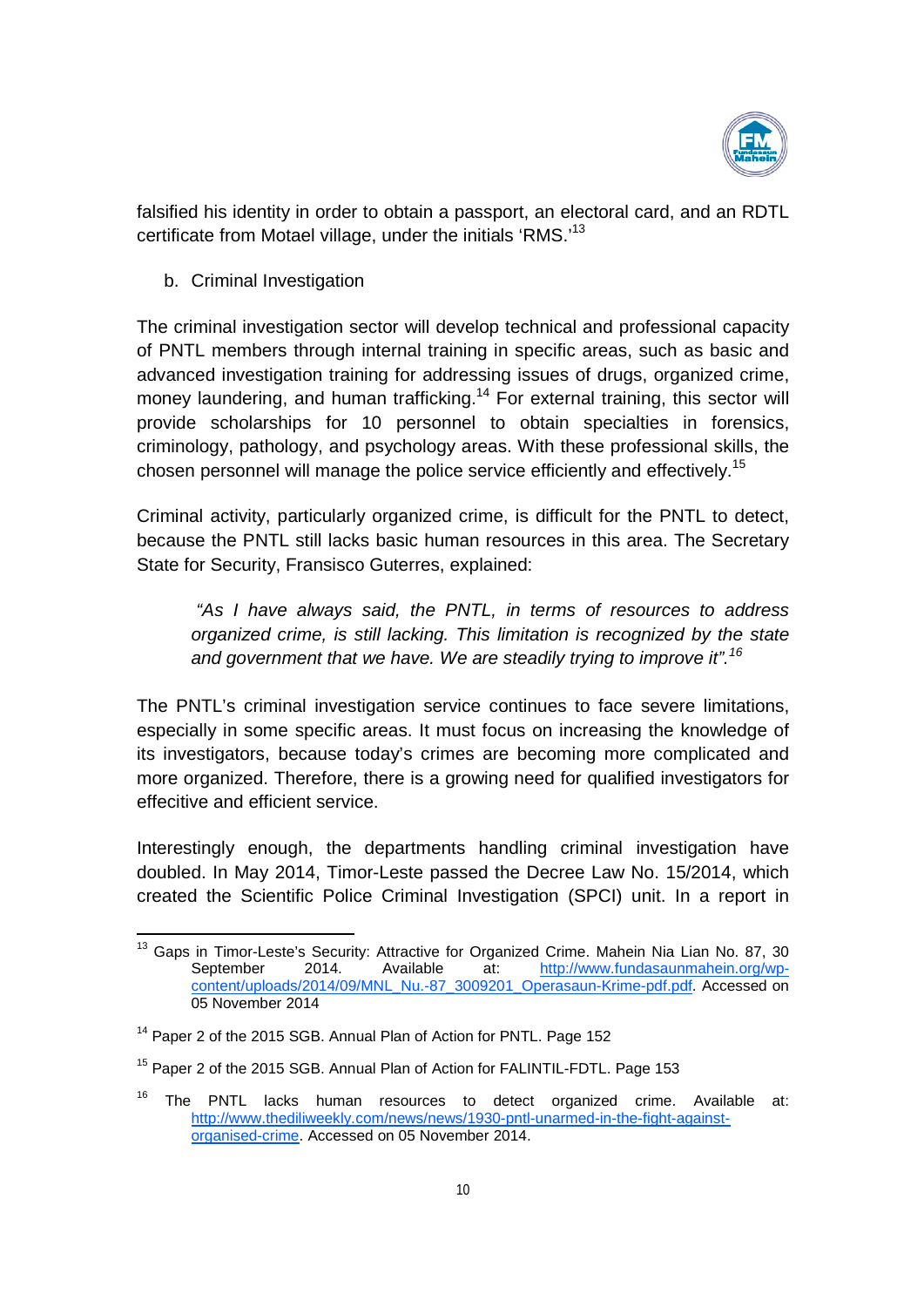

September 2014, FM speculated that this service would not motivate criminal investigators and could create competition amongst departments, because the competencies attributed to the SPCI are almost identical to those assigned to the CIS-PNTL. The decree law states that the SPCI will only focus on the complex and organized cases, but the distinction has not been clearly made. FM views that the investment for investigative processes will not be concentrated and will only increase the state's expenses. This will occur because many institutions are fulfilling the same duties.<sup>17</sup> This year, the SPCI has been budgeted US\$1.089million.<sup>18</sup>

c. Security of Land Borders

The internal training will also focus on public order. As such, there will be training for 60 new police officials.<sup>19</sup> In 2015, there will also be the purchase of Loire arms, pistols, bullets, and armaments for the BPU. With these resources, there will hopefully be sufficient safeguards against internal threats at the border territory.<sup>20</sup> There will also be an acquisition of radios, binoculars, lamps, batteries, and recorders. 21

FM has analyzed the proposed budget for the aforementioned activities, particularly in regards to equipments for the BPU. In mid-2014, FM conducted monitoring at the border area from Mota Ain (Bobonaro) to Mota Masin (Covalima), and from Sakato to Citrana (Oe-cusse). Members of BPU that were interviewed consistently reported that they were lacking radio communitcations, binoculars, lamps, and other sensitive equipments that has not functioned yet. This equipment has been demanded by the BPU members. Therefore, they ask the government to support the acquisition of equipment for use at the border territory.

Also, the lack of human resources at the border is troubling. Less than 10 members are present at each post, and the distance of between BPU posts

<sup>&</sup>lt;sup>17</sup> Creation Policy for the Scientific Police of the Criminal Investigation (SPCI) Partners and Threats for the Security Institution. Available at: http://www.fundasaunmahein.org/wpcontent/uploads/2014/09/MNL\_Nu.86\_25092014\_PSIK.pdf. Accessed on 05 November 2014<br><sup>18</sup> Paner 4A, 2015 SCP, Buksis Bush 16, 2014 <sup>18</sup> Paper 4A, 2015 SGB. Rubric Budget for the Ministry of Justice. Page 2

<sup>&</sup>lt;sup>19</sup> Paper 2 of the 2015 SGB. Annual Action Plan for the PNTL. Page 153

 $20$  Paper 2 of the 2015 SGB. Annual Action Plan for the PNTL. Page 155

 $21$  Paper 2 of the 2015 SGB. Annual Action Plan for the PNTL. Page 156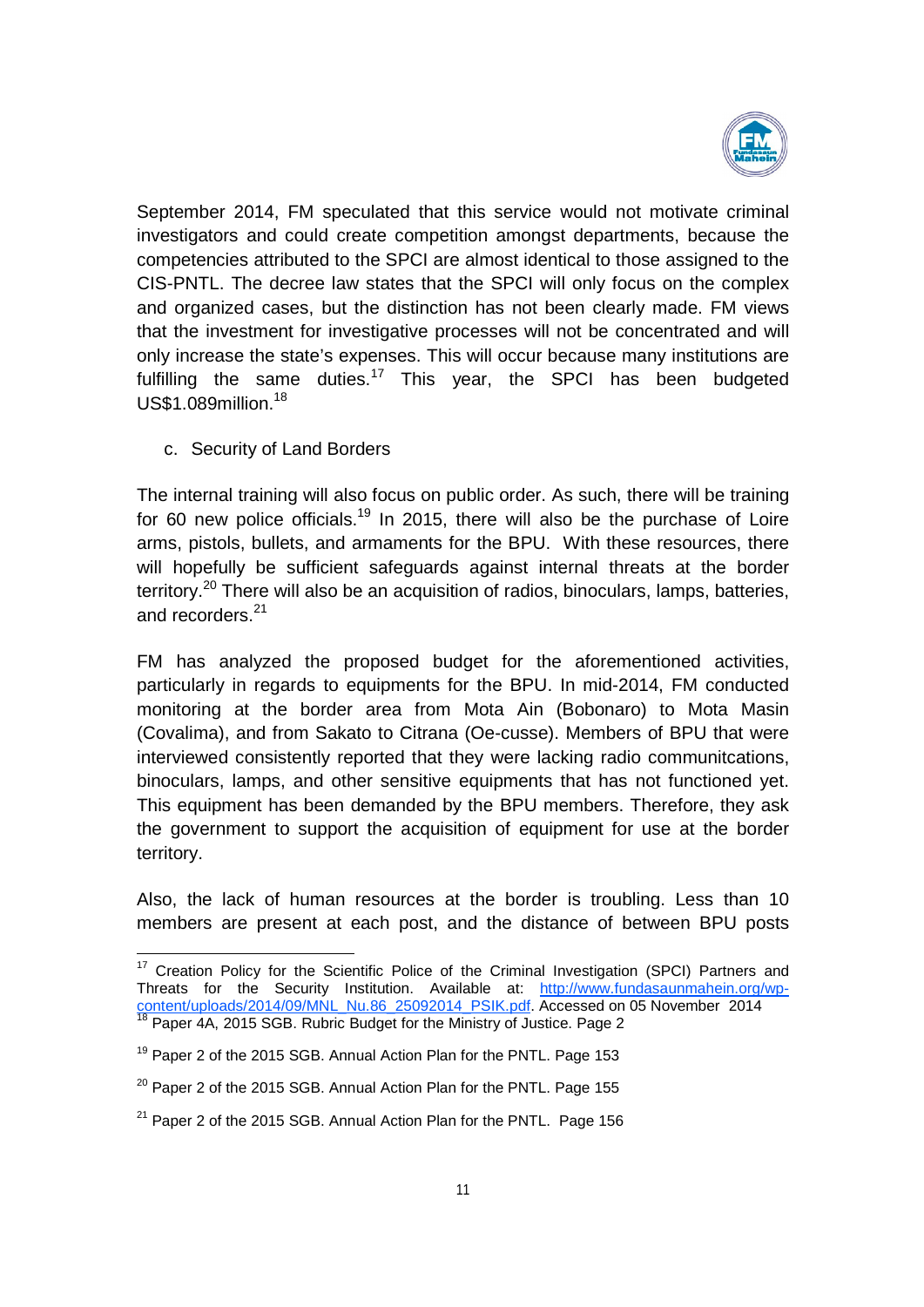

along the border is as much as 25 kilometers. These situations threaten BPU's patrol, as some people may carry out their illegal activities across the border undetected. These situations have become concerns for civil society members affiliated with security at the border. FM's recommendation is that the government must add more BPU posts to the border territory, in order to effectively monitor as much of the border as possible.

d. Maritime Security

In 2015, authorities will conduct the construction of 8 new posts for the Maritime Police Unit (MPU) in Com, Lore, Batugade, Oe-cusse, Suai Loro, Betano, Beaco and Carabela. They will also establish permanent posts, walls, and a sweeming pool at Cional Dili. This department will also acquire vehicles, jetskies, and special buouys, all geared toward increasing patrol activities for southern coasts of Timor-Leste.<sup>22</sup> External training will be offered to 40 individuals, who will receive scholarships to obtain liscensing in captainship, mechanics, electrics, naval operations, brigadiership, and professional inspection.<sup>23</sup>

The proposed budget addresses some of the problems thus far. The posts along the Northern coast as of now include the police post for MPU, compost of Batugade, Atabae, Atauro, Beloi, Port of Dili, Cional of Dili, and Com Lospalos. The proposed training measures are geared toward specializing MPU members in navigation, mechanics, and operations.

On the other hand, to complete these upcoming posts in 2015, there must be an investment in human resources. Recently, there were 120 MPU personnel divided to three areas. These posts were located at the border, in ships, and at the unit's quarters. This has been the trend since the MPU was established with 8 PNTL members in 2001 by the United Nation Police. In 2010, membership of the MPU increased to 44, and this figure reached 120 in 2014. $^{24}$ 

<sup>&</sup>lt;sup>22</sup> Paper 2 of the 2015 SGB. Annual Action Plan for the PNTL. Page 155

<sup>&</sup>lt;sup>23</sup> Paper 2 of the 2015 SGB. Annual Action Plan for the PNTL. Page 153

<sup>&</sup>lt;sup>24</sup> PM XANANA INNAUGURATES THE MARITIME POLICE POST BUT NEEDS THE CONTRIBUITION OF ENTREPRENEURS. Avilable at: http://jornal.suara-timorlorosae.com/pm-xanana-inagura-postu-polisia-maritima-presija-kontribusaunemprezariu/. Accessed on 05 November 2014.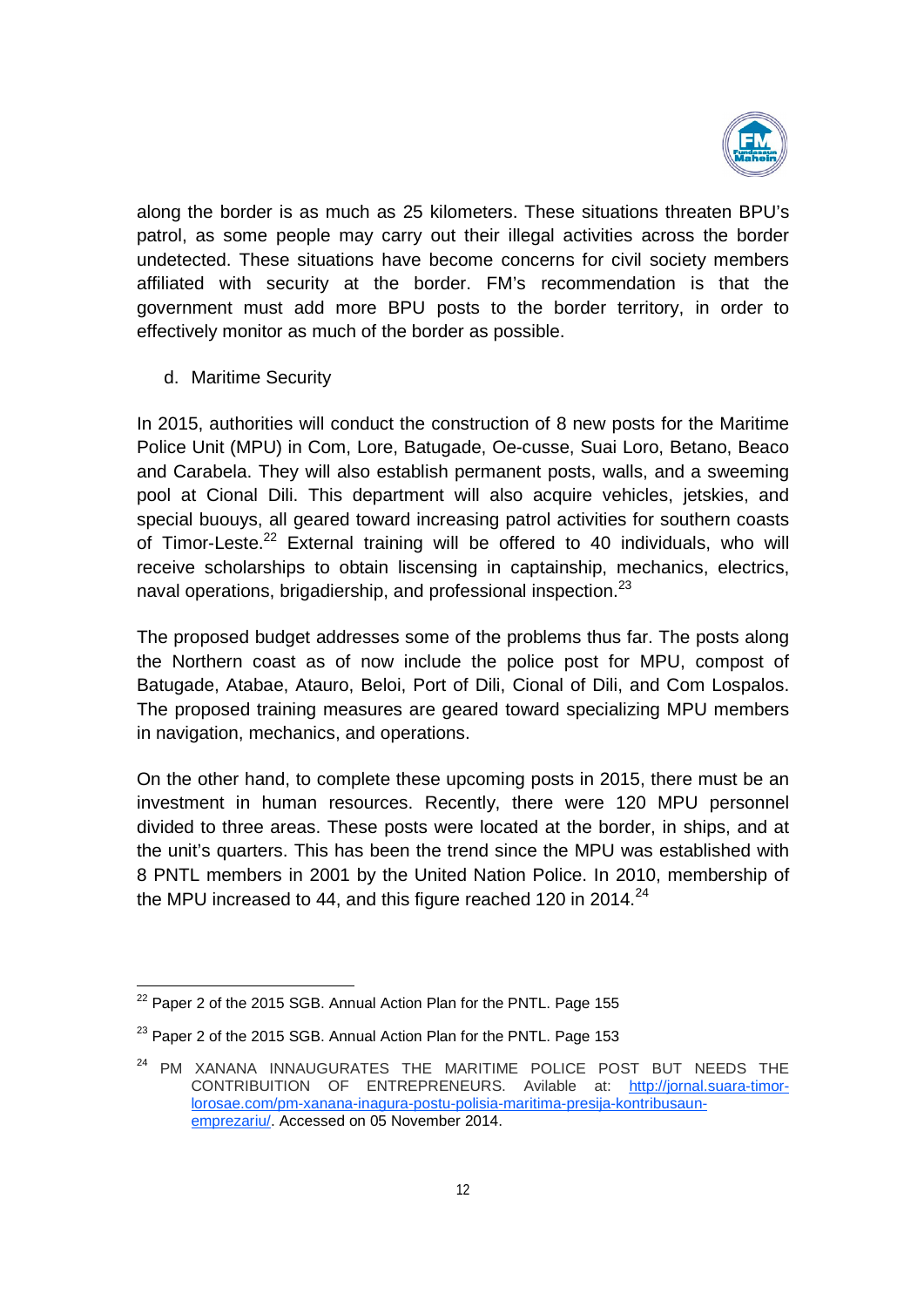

e. Community Safety

According to the PNTL's annual plan for community police in the proposed 2015 SGB, the PNTL will develop the technical and professional capacity of its members through internal training. In community policing activities, the PNTL will continue training village police officers (VPO) in villages, and it will also continue its basic training for community police. Also prioritized will be technical communication training for the VPOs in villages and youth volunteer guards of villages in 13 districts, so as to equip police members with profound understanding of social and psychological elements of field world. Training for youth volunteer guards will also provide support for police in the areas of security and crime prevention.<sup>25</sup>

In 2015, the infrastructural development of the PNTL will occur through construction, rehabilitation of residences, road building, and other installation. The PNTL institution will construct 38 police posts in 13 districts. Something that the PNTL wishes to achieve within 2015 is to establish a greater police presence in rural areas, in order to better protect the people. $^{26}$ 

In 2015, the PNTl will ameliorate administration and operations through the acquisition for security equipment and motorbikes for 13 districts commanders in 13 districts. This acquisition takes place in response to the concern that police personnel do not currently possess enough transport to support their services.<sup>27</sup> But it is not yet clear how many motorbikes have been allocated to district commanders, for the community police, and for other departments. FM recommends that these vehicles are allocated for the community policing initiatives. FM's monitoring has gathered that VPOs in villages face large challenges in transport. For example, a VPO who works in two or three villages but lives in another village lacks transport. Sometimes, this VPO officer uses public transport and private motorbike for work, because there are no residences for the VPOs in villages.

In 2015, there will be increased visibility of police personnel, who will patrol areas by car, motorbike, and foot. This measure will further involve communities in

<sup>&</sup>lt;sup>25</sup> Paper 2 of the 2015 SGB. Annual Action Plan for the PNTL. Page 152

<sup>&</sup>lt;sup>26</sup> Paper 2 of the 2015 SGB. Annual Action Plan for the PNTL. Page 154

 $27$  Paper 2 of the 2015 SGB. Annual Action Plan for the PNTL. Page 155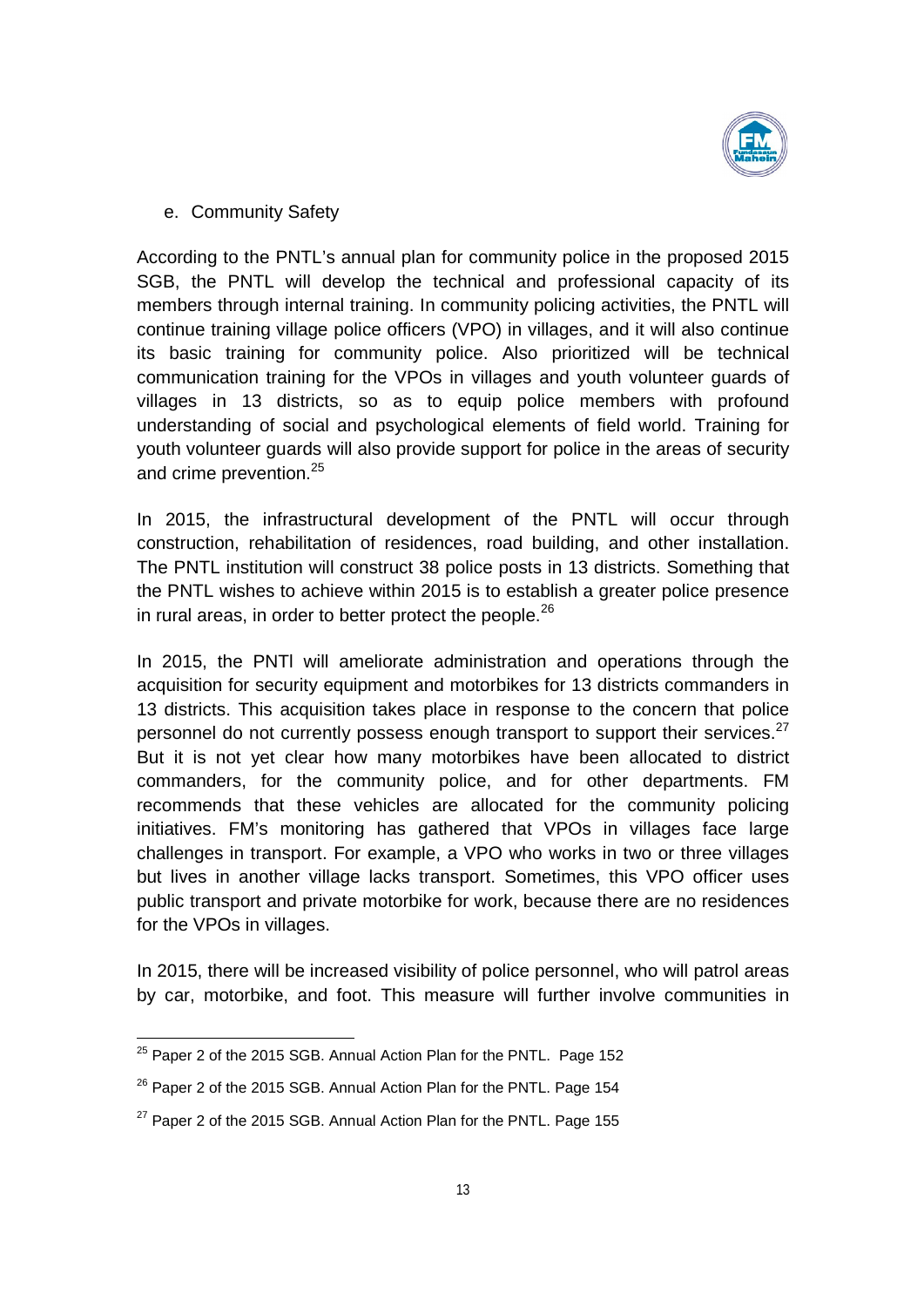

police services, and the police will consequently be able to respond to accidents and incidents. This will designate the VPOs as the official security liaisons in villages. These VPOs will hold community meetings with the local leaders, businessmen, youth, NGOs, and churches. The purpose of these measures is to motivate police to visit schools, villages, and hamlets, in hopes of gathering demographic data. The collective result of these changes in 2015 will be greater peace and trust between the police and the communities. As such, we will hopefully witness a greater confidence in police as responders to crime, accidents, and incidents at the community level.<sup>28</sup>

FM believes that these measures are aligned with the PNTL Strategic Plan for community police, even though some basic necessities of community police in the field, such as residence, remain unaddressed. FM believes this allocation will be approved by the National Parliament, because the National Parliament has taken note of the conditions of community police and demanded that the government pay attention to police conditions. The NP has also noted the public desire for greater professionalism within police forces. This allocation realizes the codependency of these two areas: to provide professional service, the police must have good conditions (facilities, equipment, human resources, etc.).

Community concerns about police presence are receiving strong attention by the President of the Republic and the Prime Minister. These two leaders have requested the presence of VPOs in all villages across the 13 districts. The orientation for PNTL District Commanders instructs them to place VPOs in all villages in their districts. By mid-2015, VPOs should exist in 442 villages.<sup>29</sup>

At the end of 2013, FM published a report outlining the basic iniativites of community police.<sup>30</sup> This initiative was realized with the help of development partners and donors,<sup>31</sup> who helped create the Council of Community Police

<sup>&</sup>lt;sup>28</sup> Paper 2 of the 2015 SGB. Annual Action Plan for the PNTL. Page 156

<sup>&</sup>lt;sup>29</sup> Speeches of Chief of the National Community Police Department, Superintendent Assistant Boavida Ribeiro, in the seminar of national community police in Dili, September 2014. Boavida Ribeiro, in the seminar of national community police in Dili, September 2014.<br><sup>30</sup> Initiatives of the Community Police Practice: Initiatives of District Commanders of Bobonaro,

Aileu, Liquisa, and the Maritime Police Unit. Available at: http://www.fundasaunmahein.org/wpcontent/uploads/2013/11/MNH\_Nu.05\_15112013\_Polisia-Komunitariapdf.pdf. Accessed on 24 October 2014.

<sup>&</sup>lt;sup>31</sup> The donors who have provided support for community policing thus far are the government of New Zealand, thanks to its Timor-Leste Community Policing Program (TLCPP), The Asia Foundation's HAKOHAK Program, and the Japanese government, via its JICA program.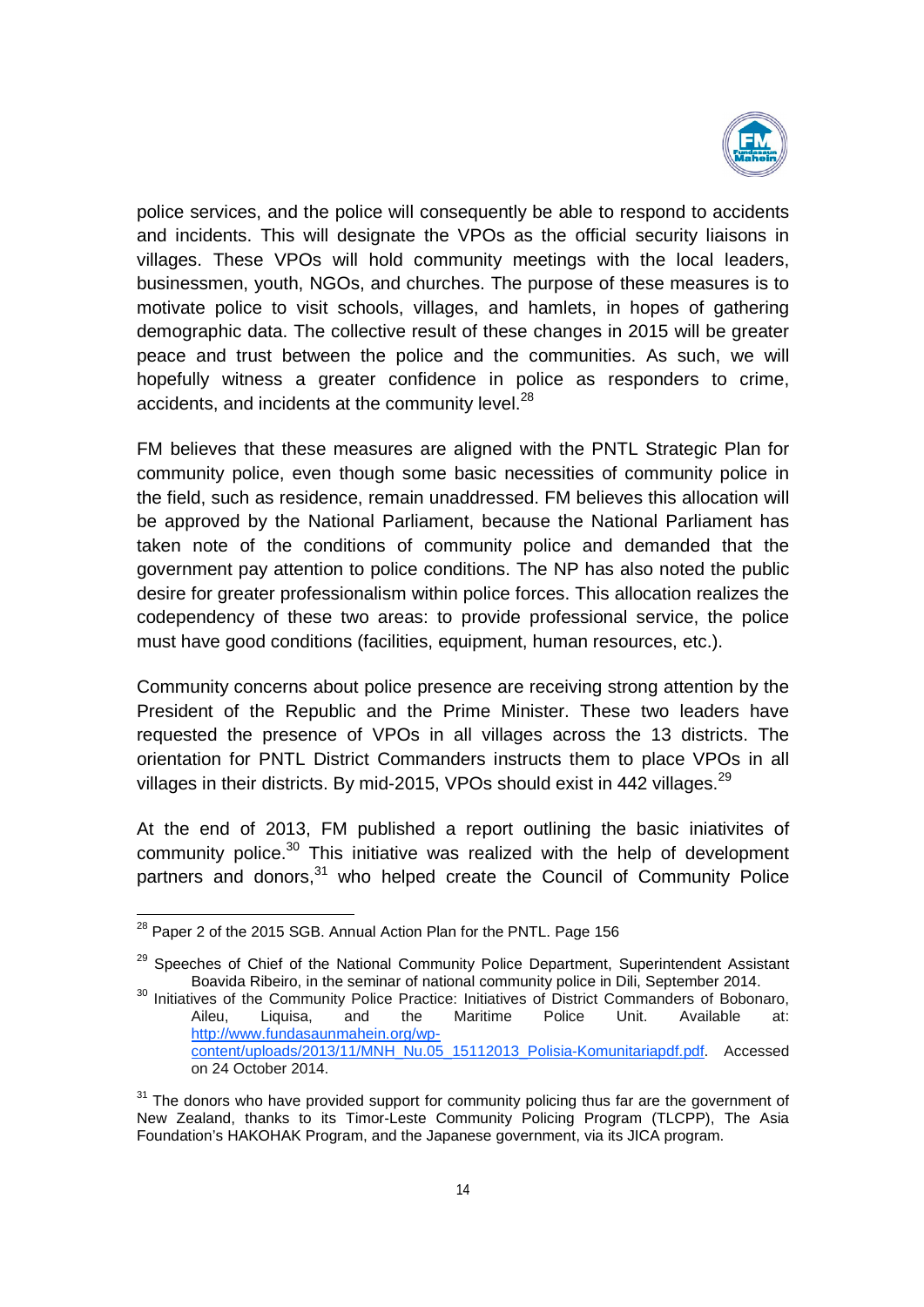

(CCP) and Security Volunteer (VS) corps for villages. The CCP and VS have formed branches in 8 districts, including Aileu, Ainaro, Baucau, Bobonaro, Dili, Liquica, Manatuto, and Viqueque. Covalima, Ermera, and Manufahi are currently in the socialization phase but will soon move forward in implementation. These resources will be implemented in 10 villages per district; $32$  these CCP and VS are currently functioning in 74 villages in 8 districts.  $33$ 

The CCP and VS are types of community police that involve all social strata of communities. These two teams are composed of VPOs, village chiefs, members of the village councils, story tellers, veterans, business representatives, educators, health workers, church leaders, and other relevant village actors.<sup>34</sup>

The establishment of VPOs, CCPs, and VSs in villages is a concrete response to the PNTL Strategic Plan, where states the PNTL's commitment to the VIP Doctrine, which prioritizes policing that is Visible, Involved, and Professional. These new actions are greatly increasing the visibility of police in communities.

What are the objectives of VPOs, CCPs, and VS corps? The main activity of community police is prevention of conflict and crime. As the first step in this prevention, the CCP and VS should identify the security issues in their villages. After identifying these issues, they will analyze these issues, in terms of priority and frequency. Afterwards, these groups collaborate to find solutions for the identified problems. The standard methods of resolving conflict are mediation and traditional justice with the story tellers of their village. To illustrate: There is an ongoing land dispute between people in all territories of Timor-Leste. During the last couple years, the number of criminal cases associated with this dispute has continued to increase. The VPO, CCP and VS act as mediators between the many stakeholders of this case. However, they will not intervene in the criminal aspects of this case but, instead, refer these matters to the police already existing in their village.

The VPOs, CCPs, and VS personnel will also make visits to homes and schools, where they will share important security information with students and families.

<sup>&</sup>lt;sup>32</sup> Speeches of the Chief of the National Community Police Department, Superintendent Assistant Boavida Ribeiro, in the seminar of national community police in Dili, September 2014.

<sup>&</sup>lt;sup>33</sup> The National Department of Community Police, 2014.

 $34$  Ribeiro, Boavida, the Assistant Superintendent (2014). Chief of the National Community Police Department. Private Interview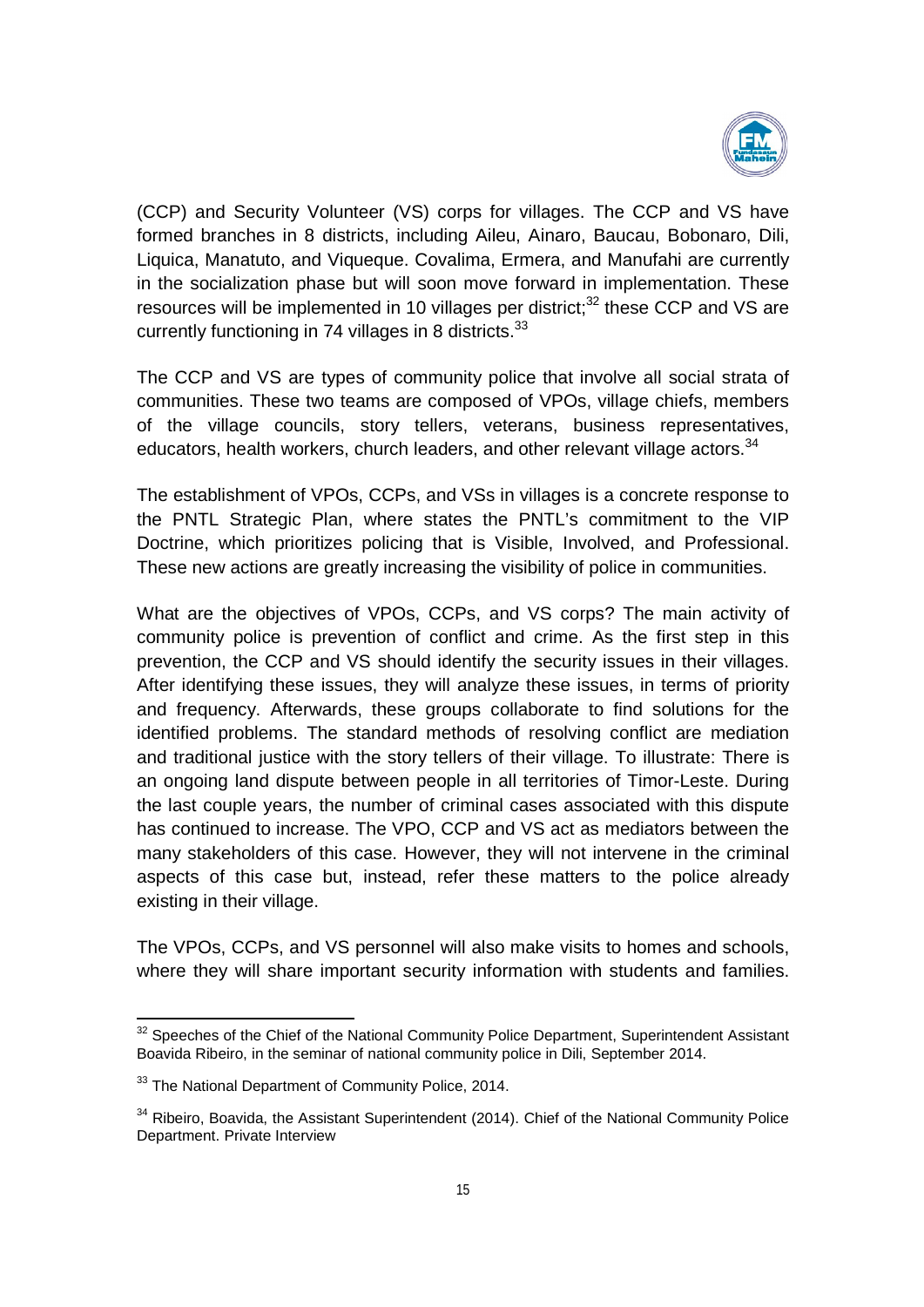

Apart from this, these groups are also involved in some tasks ordered by the government, such as socialization for the domestic violence. However, it must be noted that members of the CCP and VS are working voluntarily.

FM's monitoring in districts with established CCP and VS branches has found that conflict and crime have reduced significantly, when compared to rates from previous year. Community members are directly involved in the peacemaking and decision-making processes, and these measure have led to greater peace in their villages and hamlets. These new institutions are a response to the PNTL Strategic Plan for 2014-2018, and they seem to coincide with the VIP Doctrine. Communities become principal agents in the security sector and have taken ownership of local development.

These successes have not yet received massive attention from the government. This seems to be evident from the budget allocation for community police in the upcoming year. Community police activities in districts and villages currently face several limitations in areas such as facilities, equipment, and training for community police personnel.<sup>35</sup>

In mid-2014, the PNTL General Commander and a few donor organizations met in Dili to discuss community policing matters. During this meeting, an evaluation team, made up of donors that have supported community police, presented a preliminary report stating that community police in all villages face basic problems in facilities, equipment, and adequated training for community police members.<sup>36</sup>

FM also conducted monitoring of community policing during workshops between police and community leaders in five districts from 2013-2014. FM attended workshops in Aileu, Covalima, Liquica, Oe-cusse, and Viqueque. Participants of

<sup>&</sup>lt;sup>35</sup> Initiatives of the Community Police Practice: Initiatives of the District Commanders of Bobonaro, Aileu, Liquisa, and the Maritime Police Unit. Available at: http://www.fundasaunmahein.org/wpcontent/uploads/2013/11/MNH\_Nu.05\_15112013\_Polisia-Komunitariapdf.pdf. Accessed on 24 October 2014.

<sup>&</sup>lt;sup>36</sup> Preliminary Monitoring and Evaluation by the Timor-Leste Community Policing Programme (TLCPP) and Strengthening the Cooperation with the Police and Communities (HAKOHAK). The evaluation team was made up of Gordon Peake, Bu Wilson no João Almeida. Fundasaun Mahein was also a participant in this preliminary report discussion. This preliminary report presentation was held on 2 September 2014 at the World Vision Hall, Bidau – Dili.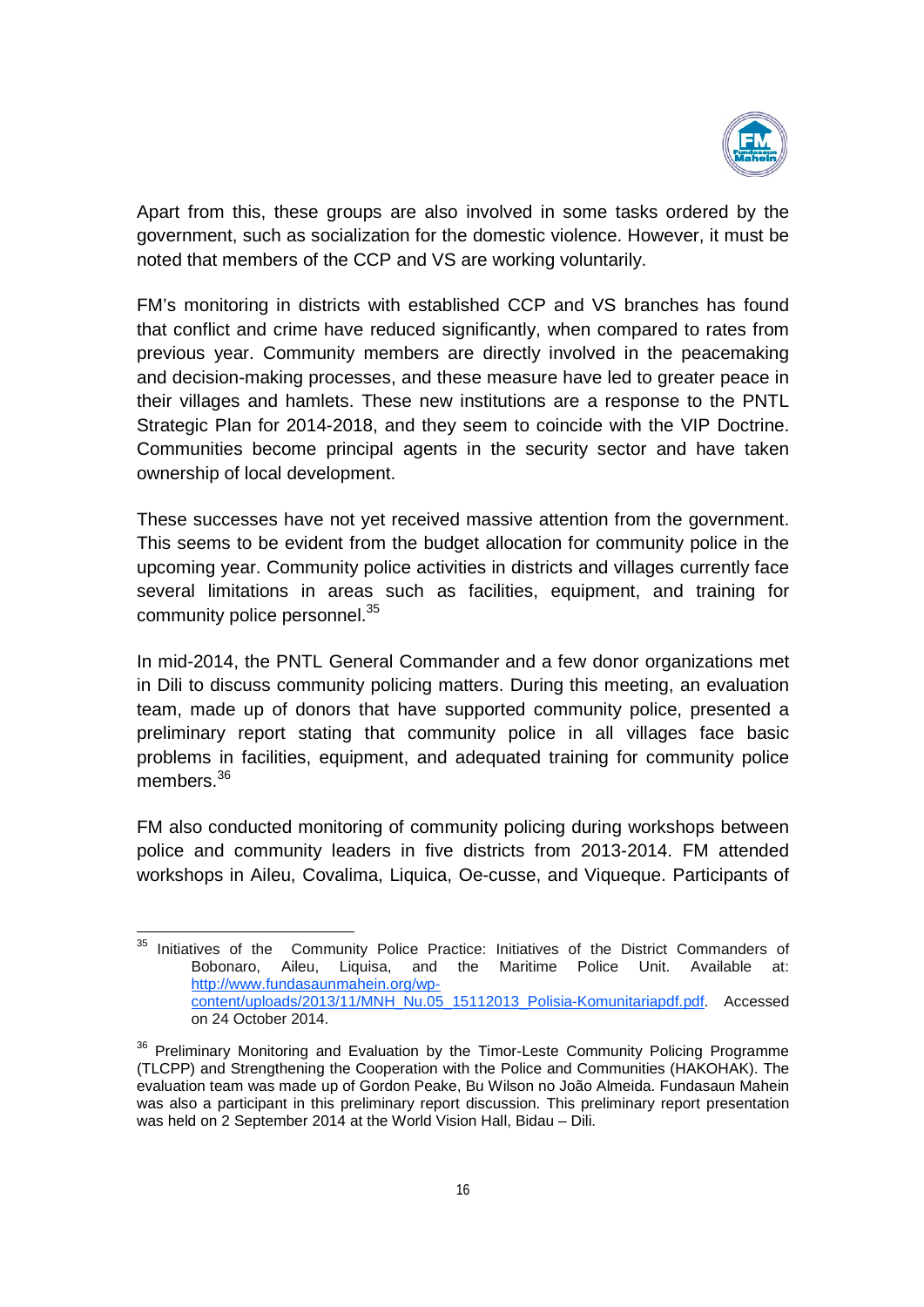

these workshops raised similar frustrations with transportation, communication, residence, and training for community police.

The government has taken note of community police issues, and some of these problems have been addressed in the proposed 2015 SGB. These measures can be found in the 2015 SGB Annual Action Plan, as it relates to the PNTL. This these workshops raised similar frustrations with transportation, communication,<br>residence, and training for community police.<br>The government has taken note of community police issues, and some of these<br>problems have been a infrastructural development, facilities, and equipment.<sup>37</sup> These are aligned with the PNTL's philosophy as well as the PNTL Strategic Plan for 2014-2018, which have together prioritized the Visible, Involved, & Professional (VIP) Doctrine for community policing.

The budget dedicated to improving community policing is part of a movement to increase police professionalism in the field, which is a prime concern of both the<br>National Parliament and citizens of the country. National Parliament and citizens of the country. have together prioritized the Visible, Involved, & Professional (VIP) Doctrine for<br>community policing.<br>The budget dedicated to improving community policing is part of a movement to<br>increase police professionalism in the fi

### **The National Inteligence Service (NIS) Service (NIS)**

The proposed 2015 SGB allocates US\$2.288 million for the Prime M office. The projected expenses, by category, are shown in the graphic below.





**Source:** Paper 4A the 2015 SGB Proposed

**Source:** Paper 4A the 2015 SGB Proposed<br>
<u>37</u><br>
<sup>37</sup>Paper 2 of the 2015 SGB. Annual Action Plan for the PNTL.. Page 153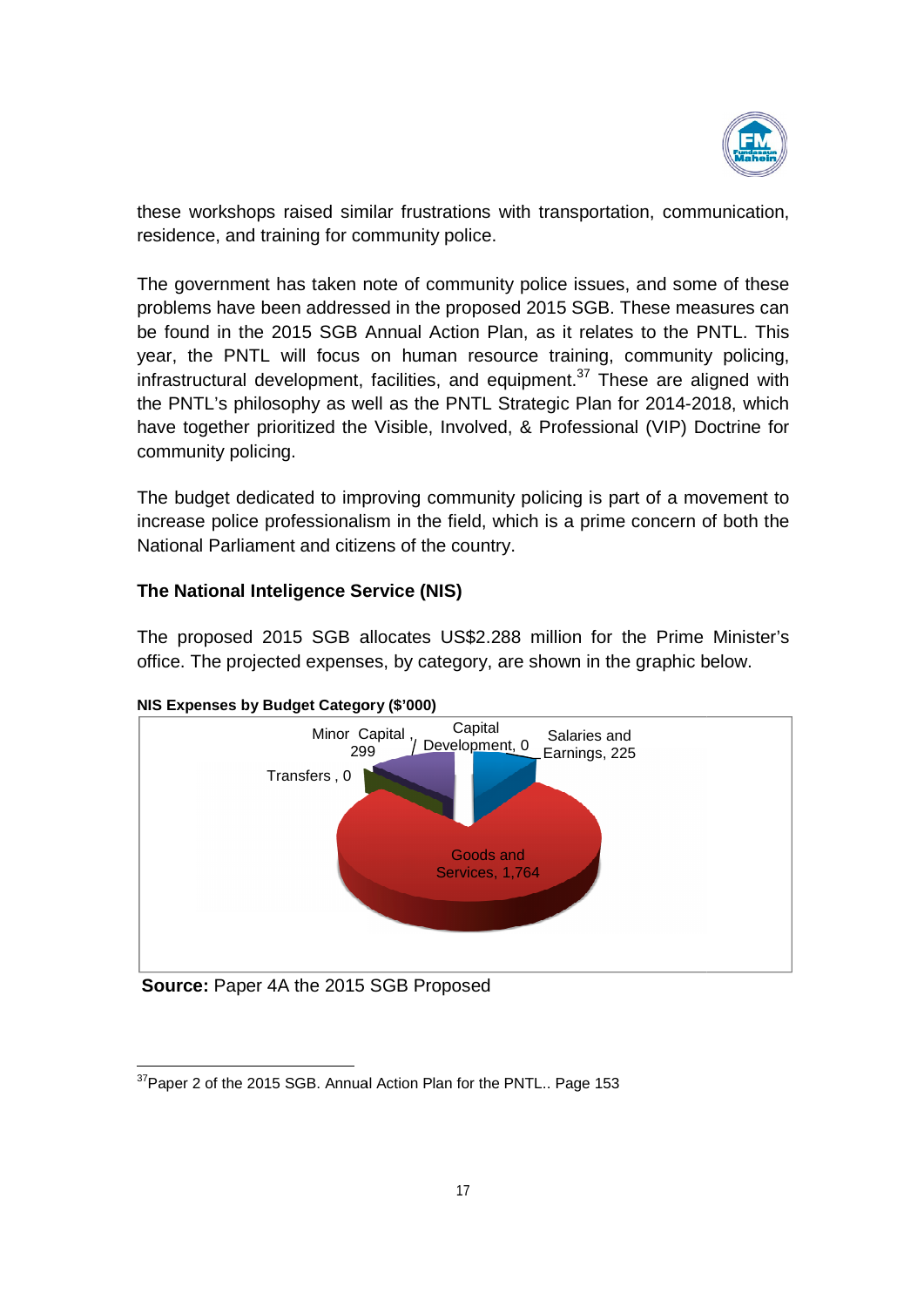

This year's budget will support the NIS in securing the state's information system. This initiative will reinforce coordination between the NIS, relevant ministries, and other institutions through the exchange of information. The NIS will also create and lead a technical commission of ministers that meets each quarter to evaluate security threats.

In 2015, the NIS will reinforce the information service at the international, national, and regional levels. The NIS plans to establish regional centers for information services in Oe-cusse, Baucau, and Suai.<sup>38</sup> The NIS will then provide courses relating to research and analysis of internal and external security information. The NIS will also provide training and courses relating to tourism, counter-terrorism, drug prevention, prevention of human trafficking, immigration policy, informatics and telecommunication.<sup>39</sup>

In 2015, the NIS will continue to develop bilateral and multilateral cooperation with Asian countries, the CPLP (Portugal and Brazil), the Middle East, Australia, and the United State of America (USA). With each of these partners, the NIS will sign memorandum of understanding to share and exchange vital intelligence information. 40

FM believes that the allocation for NIS activities in 2015 is reflects the situation facing Timor-Leste recently. The aforementioned training will increase the knowledge of NIS personnel and will develop the coordination internally, bilaterally and multilaterally.

Among the threats currently facing Timor-Leste are global terrorism, organized crime, drug trafficking, human trafficking, money laundering, mafia activities, illegal immigration, and falsification of state documents. FM believes that all of these types of crime have begun fortifying their networks and activities in Timor-Leste.

As reported by national media news recently, Timor-Leste has become a prime location for illegal drugs in transit from central Asia and Africa to Indonesia.

<sup>&</sup>lt;sup>38</sup> Paper 2 of the 2015 SGB. Annual Action Plan for the NIS. Page 40

<sup>&</sup>lt;sup>39</sup> Paper 2 of the 2015 SGB. Annual Action Plan for the PNTL. Page 41

<sup>&</sup>lt;sup>40</sup> Paper 2 of the 2015 SGB. Annual Action Plan for the PNTL. Page 41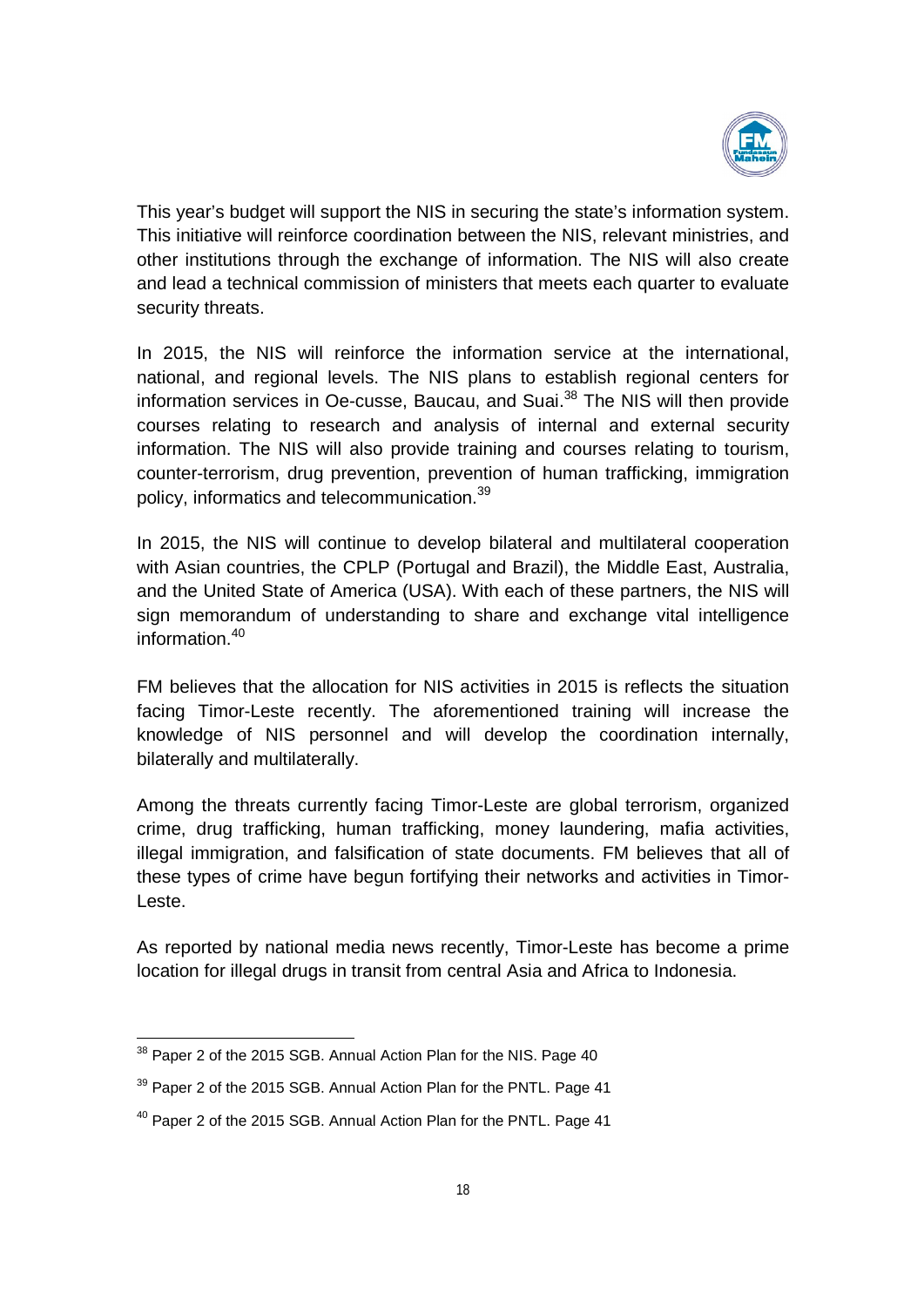

Another prominent issue is the increase in falsified documents in circulation, many of which are being used by foreigners. Groups operating in Timor-Leste are printing documents through private enterprises which have rented computers and other printing equipment. FM has discovered that some individuals are receiving falsified documents to conduct business and illegal operations.<sup>41</sup> Among the falsified documents found by FM have been electoral cards and RDTL certificates that have been produced and readied for distributing. Some of the fake documents identified by FM have come from Indonesia and China.<sup>42</sup>

FM worries that the organized crime syndicates will use these false documents to reside and conduct illegal activities in Timor-Leste.

This is also a general concern regarding criminal groups in Asia and even neigbouring countries, such as Indonesia and Australia. Recently, Australian security authorities shot and killed a young man believed to be a member of ISIS. $43$  In addition, members of ISIS were identified in Belun of Indonesia,  $44$ which is not far away from Timor-Leste. A simple land border separates Timor-Leste and Indonesia, and this border territory is now a worrying hotbed of illegal activity.

Will any of the issues above influence the security policy of Timor-Leste? FM warns that the government should congregate to discuss and analyze the potential implications of these threats for Timor-Leste. These groups will prey on the poor security landscape of Timor-Leste. There is also potential for migrant terrorists, from organizations such as ISIS, to freely enter Timor-leste and begin conducting the dangerous activities now occurring in Indonesia, Malaysia, and Australia. All neighboring countries must cooperate to reinforce borders in this new fight against terrorists.<sup>45</sup>

<sup>&</sup>lt;sup>41</sup> Report of the state information service regarding the falsification of the official state documents by crime groups. Captured in Dili on 26 September 2014.

<sup>&</sup>lt;sup>42</sup> Report of the state information service regarding the falsification of the official state documents by crime groups. Captured in Dili on 26 September 2014.

<sup>43</sup> Militants of ISIS Killed in Australia. Available at: http://www.dw.de/tersangka-militan-isisditembak-mati-di-australia/a-17949404. FM Accessed on 29 September 2014.

<sup>44</sup> Polisi cegah penyebaran propaganda ISIS. Disponivel iha: http://www.bbc.co.uk/indonesia/berita\_indonesia/2014/09/140919\_isis. FM asesu iha loron 29 Setembru 2014.

<sup>&</sup>lt;sup>45</sup> Gaps in Timor-Leste's Security: Attractive for Organized Crime. Mahein Nia Lian No. 87, 30 September 2014. Available at: http://www.fundasaunmahein.org/wp-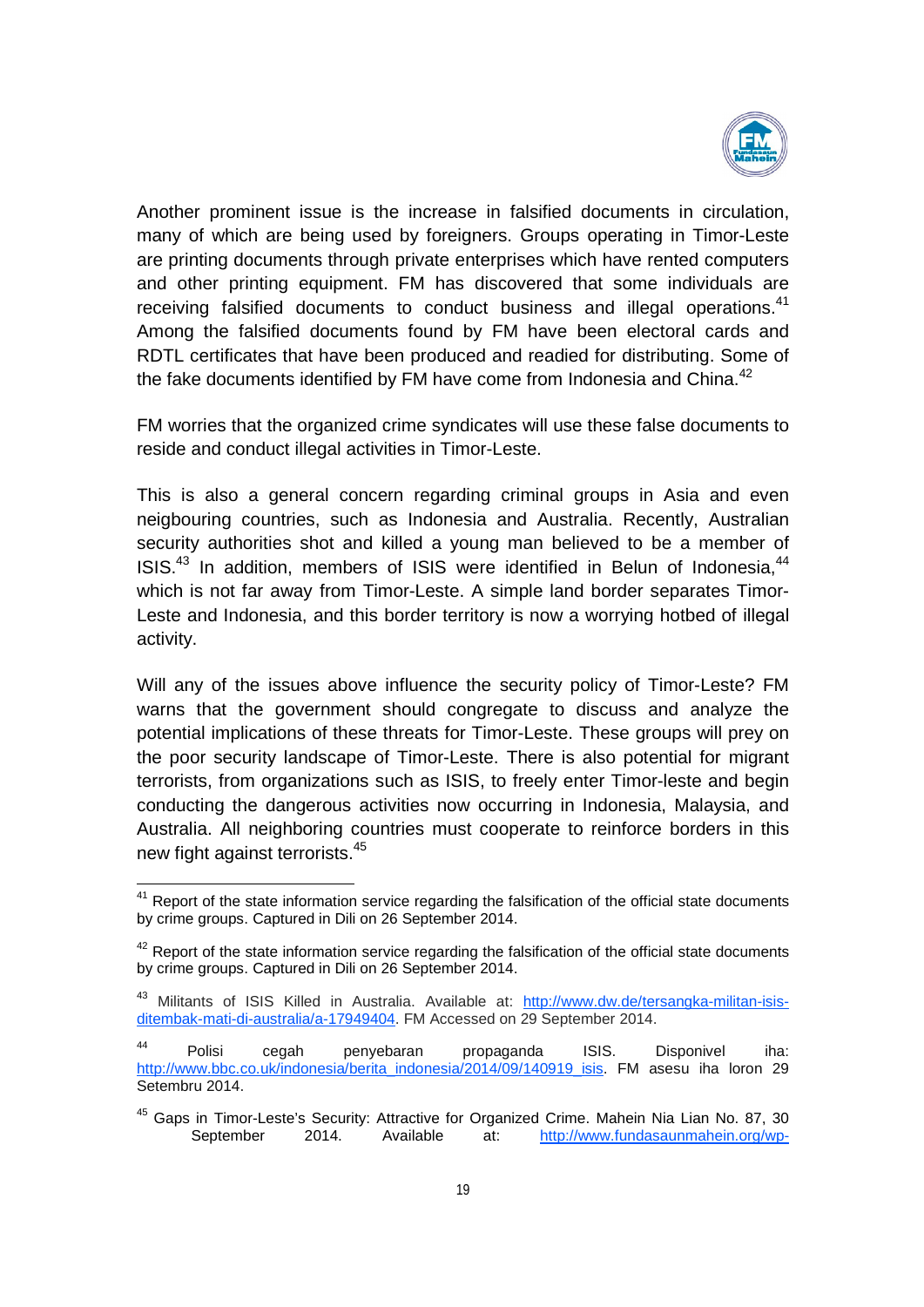

Timor-Leste is relatively weak in the protection of maritime and land borders, and this country could be a prime location for terrorist activity and hiding. These scenarios will not bode well for Timor-Leste.<sup>46</sup>

#### **Recommendations**

#### **1. Committee B of the National Parliament**

- a. Committee B of the National Parliament should support, through policy and budget allocation, the essential security areas, including border control, criminal investigation, community safety, and intelligence in the forthcoming budget discussion.
- b. Committee B should supervise the execution of the SGB, from the planning to the procurement to the implementation of projects. Committee B received a budget allocation of \$73 million (from the total \$117 million) specifically for field visits.

#### **2. Government**

1

- a. Directors of the MDS should prepare procurement calendar as well as shopping calendar for projects and contracts in 2015, in order to avoid emergency single-source procurements.
- b. The MDS should follow the laws of procurement and rules of good practice during the execution of the 2015 SGB.

content/uploads/2014/09/MNL\_Nu.-87\_3009201\_Operasaun-Krime-pdf.pdf. Accessed on 05 November 2014

<sup>&</sup>lt;sup>46</sup> Gaps in Timor-Leste's Security: Attractive for Organized Crime. Mahein Nia Lian No. 87, 30 September 2014. Available at: http://www.fundasaunmahein.org/wpcontent/uploads/2014/09/MNL\_Nu.-87\_3009201\_Operasaun-Krime-pdf.pdf. Accessed on 05 November 2014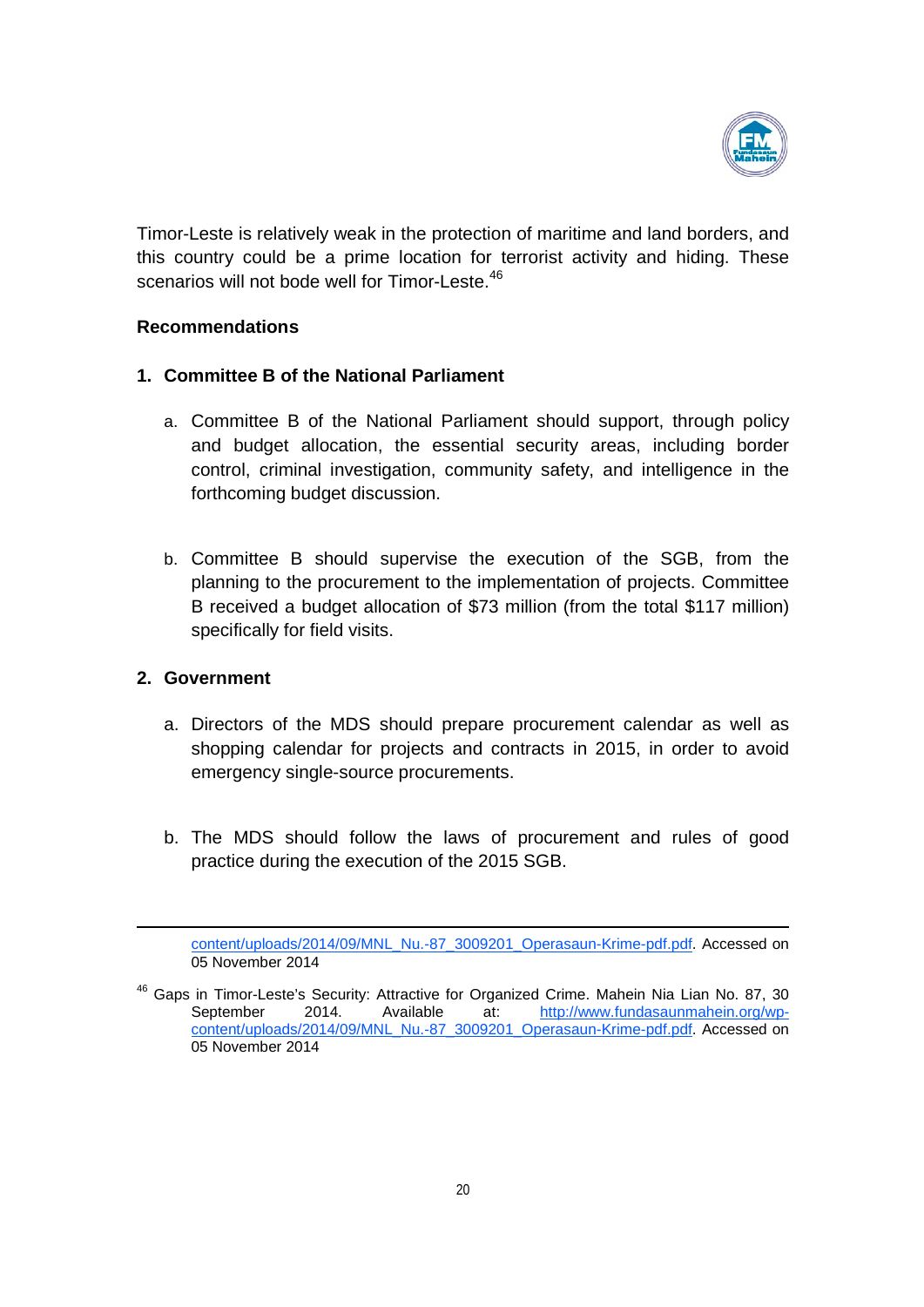

### **Bibliography**

- PNTL lacks the human resource to detect organized crime. Available at: http://www.thediliweekly.com/news/news/1930-pntl-unarmed-in-the-fightagainst-organised-crime. Accessed on 05 November 2014.
- Speeches of the Chief of the National Community Police Department, Superintendent Assistant Boavida Ribeiro, during the national community police seminar in Dili, September 2014.
- Initiatives of the Community Police Practice: Initiatives of the District Commanders of Bobonaro, Aileu, Liquisa and Maritime Police Unit. Available at: http://www.fundasaunmahein.org/wpcontent/uploads/2013/11 /MNH\_Nu.05\_15112013\_Polisia-Komunitariapdf.pdf. Accessed on 24 October 2014.
- Gaps in Timor-Leste's Security: Attractive to Organized Crime. Mahein Nia Lian No. 87, 30 September 2014. Available at: http://www.fundasaunmahein.or g/wp-content/uploads/2014/09/MNL\_Nu.-87\_3009201\_Operasaun-Krimepdf.pdf. Accessed on 05 November 2014

The State General Budget (SGB) 2015. Paper 2, Annual Action Plan.

- State General Budget (SGB) 2015. Paper 4A, Rubric Budget.
- The National Parliament Committee B Foreign Affairs, Defense and National Security. Calendar of the debating session over the proposed law of the State General Budget for 2015.
- PM XANANA INNAUGURATES THE MARITIME POLICE POST BUT NEEDS THE CONTRIBUITION OF ENTREPRENEURS. Avilable at: http://jornal.suara-timor-lorosae.com/pm-xanana-inagura-postu-polisiamaritima-presija-kontribusaun-emprezariu/. Accessed on 05 November 2014.
- The Immigration Police has captured 63 foreigners in violation of visa terms. Available at: http://noticias.sapo.tl/tetum/info/artigo/1413487.html. Accessed on 05 November 2014
- SSD-F-FDTL PRESENTS THE PATTERN OF THE MARITIME AUTHORITY, 2020. Available at: http://jornal.suara-timor-lorosae.com/sed-f-fdtlaprezenta-modelu-autoridade-maritima-2020/. Accessed on 05 November 2014